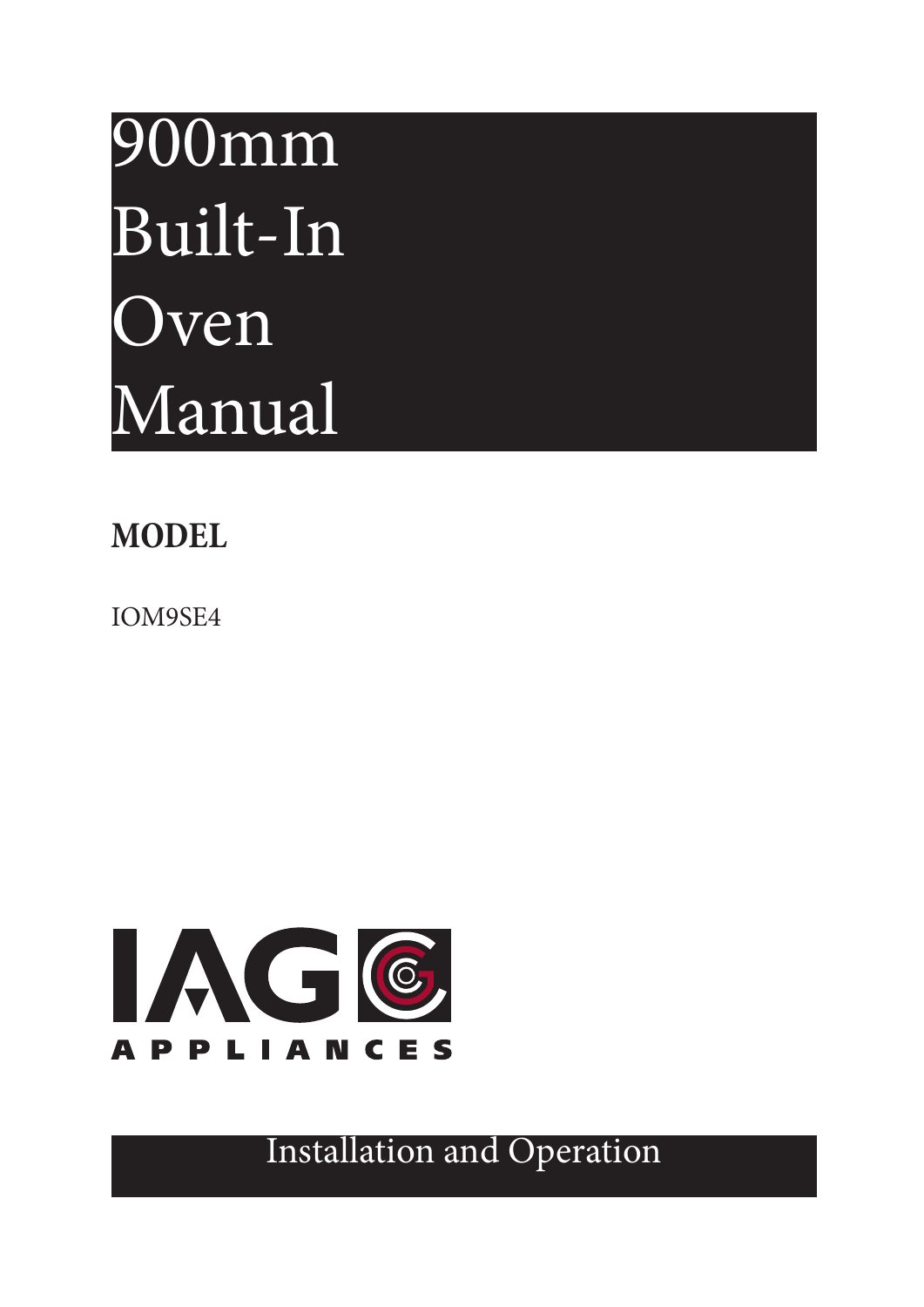#### **Using This Manual**

This Owner's Manual contains important information on safety and instructions intended to assist you in the operation and maintenance of your appliance.

Please take the time to read this Owner's Manual before using your oven and keep this book for future reference.

#### **Safety Instructions**

Installation of this oven must be performed only by a licensed electrician. The installer is responsible for connecting the appliance to the mains power supply in observance of the relevant safety recommendations and local Australian codes.

#### **Electrical safety**

#### *If the oven has been damaged in transport, DO NOT connect it.*

- This appliance must be connected to the mains power supply only by an **approved licensed electrician.**
- In the event of a fault or damage to the appliance, do not attempt to operate it.
- Repairs should be performed by a licensed technician only. Improper repair may result in considerable danger to you and others. If your oven needs repair, contact a Service Centre or your dealer.
- If the supply cord is defective, it must be replaced by a special cord or assembly available from the manufacturer or an authorised service agent.
- Electrical leads and cables should not be allowed to touch the oven.
- The oven should be connected to the mains power supply by means of an approved circuit breaker or fuse. Never use multiple plug adapters or extension leads.
- The rating label is located either on the right side of the door or affixed to the bottom of side of the cavity front frame.
- The power supply of the appliance should be turned off when it is being repaired or cleaned.
- Take care when connecting electrical appliances to sockets near the oven.

#### **WARNINGS**

- The appliance should be turned off at the circuit breaker or board before replacing lamps to avoid the possibility of electric shock.
- During oven operation, the interior surfaces become very hot.

#### **Safety during operation**



Caution ,hot surface

- This oven has been designed only for the cooking of household foods.
- During use, the oven interior surfaces become hot enough to cause burns. Do not touch heating elements or interior surfaces of the oven until they have had time to cool.
- Never store flammable materials in or near the oven.
- The oven surfaces become hot when the appliance is operated at a high temperature for an extended period of time.
- When cooking, take care when opening the oven door as hot air and steam can escape rapidly.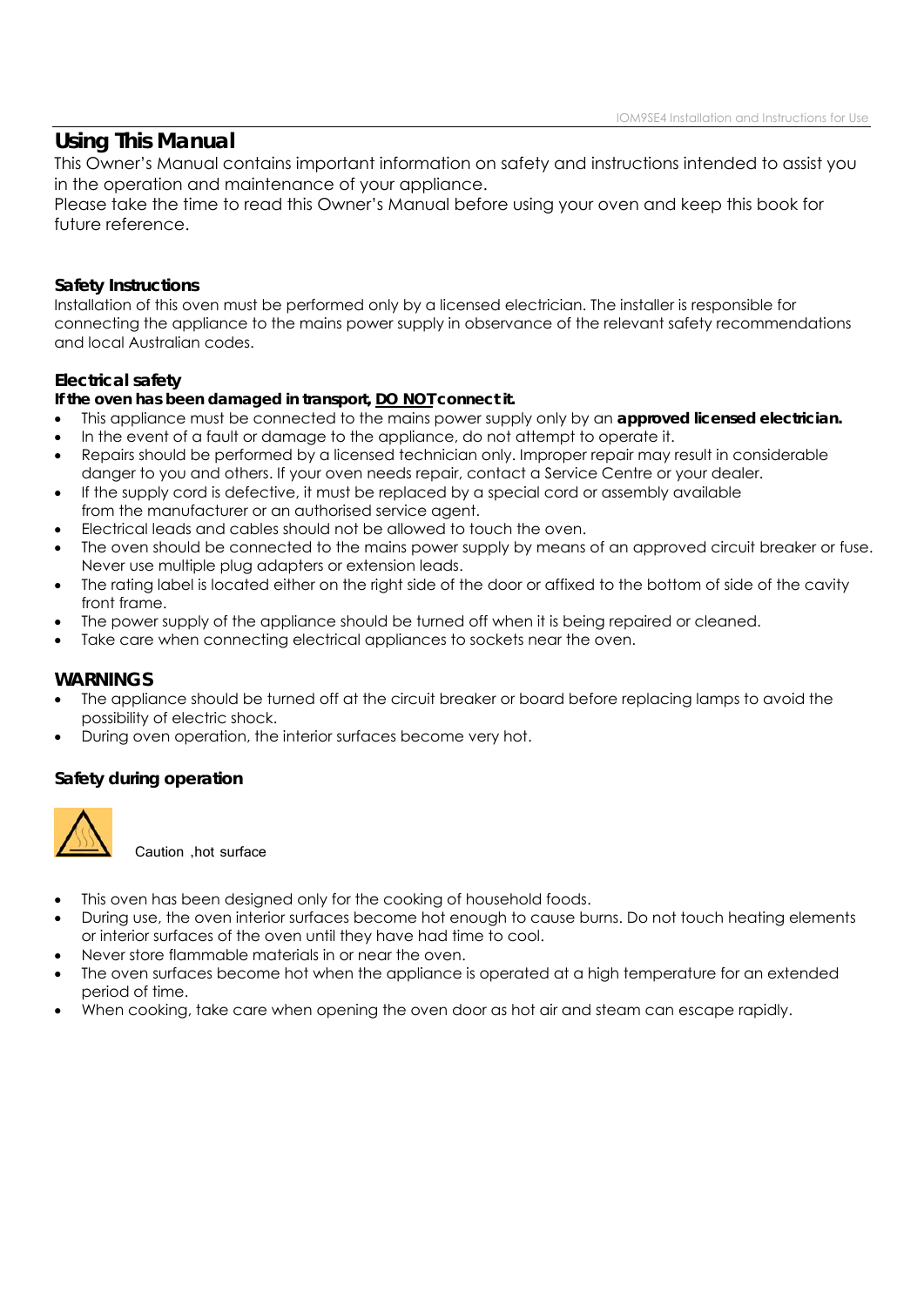#### **Safety during operation (Continued)**

- When cooking dishes that contain alcohol, the alcohol may evaporate due to the high temperatures and the vapour can catch fire if it comes into contact with a hot part of the oven.
- Use of high-pressure water cleaners or steam jet cleaners is not permitted for cleaning.
- Frozen foods such as pizzas should be cooked on the wire grill. If the baking tray is used, it may become deformed due to the great variation in temperatures.
- **DO NOT** pour water into the oven bottom when it is hot. This could cause damage to the enamel surface.
- The oven door must be closed during cooking.
- **DO NOT** line the oven bottom with aluminium foil and do not place any baking trays or tins on it. The aluminium foil blocks the heat, which may result in damage to the enamel surfaces and cause poor cooking results.
- Fruit juices will leave stains, which can become indelible on the enamel surfaces of the oven. When cooking very moist cakes, use the deep pan.
- Does not rest bake ware on the open oven door.
- This appliance is not intended for use by young children or infirm persons without the adequate supervision of a responsible person ensuring that they are using the appliance safely.
- Only use the temperature probe recommended for this oven.
- If a cooking time is not entered, the oven will shut itself off after the lengths of time indicated below.
- Always place oven racks in desired location while oven is cool. If a rack must be moved while oven is hot, do not let potholder contact the heating elements. Always use dry potholders. Moist or damp potholders on hot surfaces may result in burns from steam. Do not let potholder touch hot heating elements. Do not use a towel or other bulky cloth.

#### **Child safety**

- **WARNING**: Accessible parts may become hot during use. Children should be kept away. Children and pets should not be left alone or unattended in the area where the appliance is in use. They should never be allowed to play in its vicinity, whether or not the appliance is in use.
- Secure all loose garments, etc. before beginning. Tie long hair so that it does not hang loose, and do not wear loose fitting clothing or hanging garments, such as ties, scarves, jewelry, or dangling sleeves.
- When children become old enough to use the appliance, it is the legal responsibility of the parents or legal guardians to ensure that they are instructed in safe operation of the appliance by qualified persons.
- Do not allow anyone to climb, stand, lean, sit, or hang on any part of an appliance, especially on the door, warming drawer or storage drawer. This can damage the appliance, and the unit may tip over, potentially causing severe injury.
- This appliance can be used by children age from 8 years and above and persons with reduced physical, sensory or mental capabilities or lack of experience and knowledge if they have proper supervision or instruction concerning use of the appliance in a safe way and understand the hazards involved.

#### **CAUTION:**

Items of interest to children should not be stored in an appliance, in cabinets above an appliance or on the backsplash. Children climbing on an appliance to reach items could be seriously injured.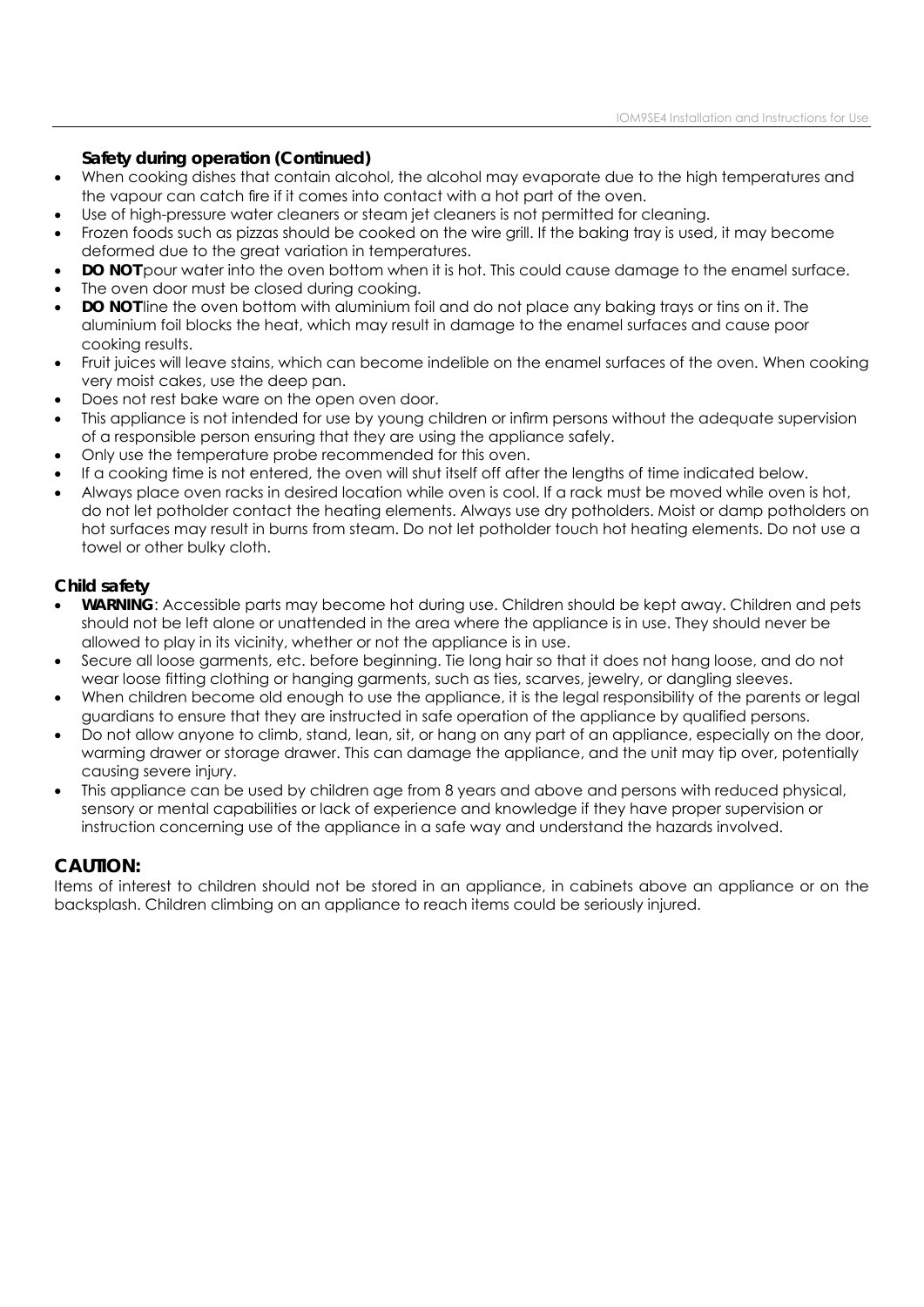#### **Cleaning Safety WARNING**

Make sure the oven is cool before cleaning. We recommend turning the oven off prior to cleaning Clean and user maintenance shall not be made by children without supervision Do not clean the appliance while it is still hot. Some cleaners produce noxious fumes when applied to a hot surface. Wet cloths or sponges can cause burns from steam.

#### **Oven exterior**

- For cleaning both the interior and exterior of the oven, use a cloth and a mild cleaning agent or warm soapy water.
- Dry with kitchen paper or a dry towel.
- Do not use scourers, caustic cleaners or abrasive products.

#### **Stainless steel oven fronts**

- Do not use steel wool, scouring pads or abrasives. They may damage the finish.
- For substain stains we recommend using **Steel Power** cream cleanser, apply cleanser, leave on for a period of time even overnight and polish off
- To remove fingerprints and water stain we recommend using **Steel Kleen**.

#### **Aluminium oven fronts**

● Wipe the plate gently with a soft cloth or microfiber cloth and a mild window cleaning detegent.

#### **Oven interior**

- Do not use coarse scouring pads or cleaning sponges.
- To avoid damaging the enameled oven surfaces, use commercially available oven cleaners.
- To remove stubborn soil, use a special oven cleaner.

#### **Oven door glass**

The oven door is equipped with three sheets of glass placed against each other. The inner & middle sheets can be removed for cleaning. If removed they need to be placed back in the correct order as they use a reflective coating has to face inward towards the oven cavity.

#### **WARNING**

- Whenever the door is separated from the oven, the clips should be flipped open.
- Do not use harsh abrasive cleaners or sharp metal scrapers to clean the oven door glass since they can scratch the surface, which may resulting in shattering of the glass.
- When the door is mounted, removing some of the parts (the door glass or some other part) from the door may result in injury.

#### **Attention**

The glass may break if you use excessive force especially at the edges of the front sheet.

#### **Accessories**

Wash all bakeware and accessories after each use and dry with a kitchen towel.To clean easily, soak in warm soapy water for about 30 minutes.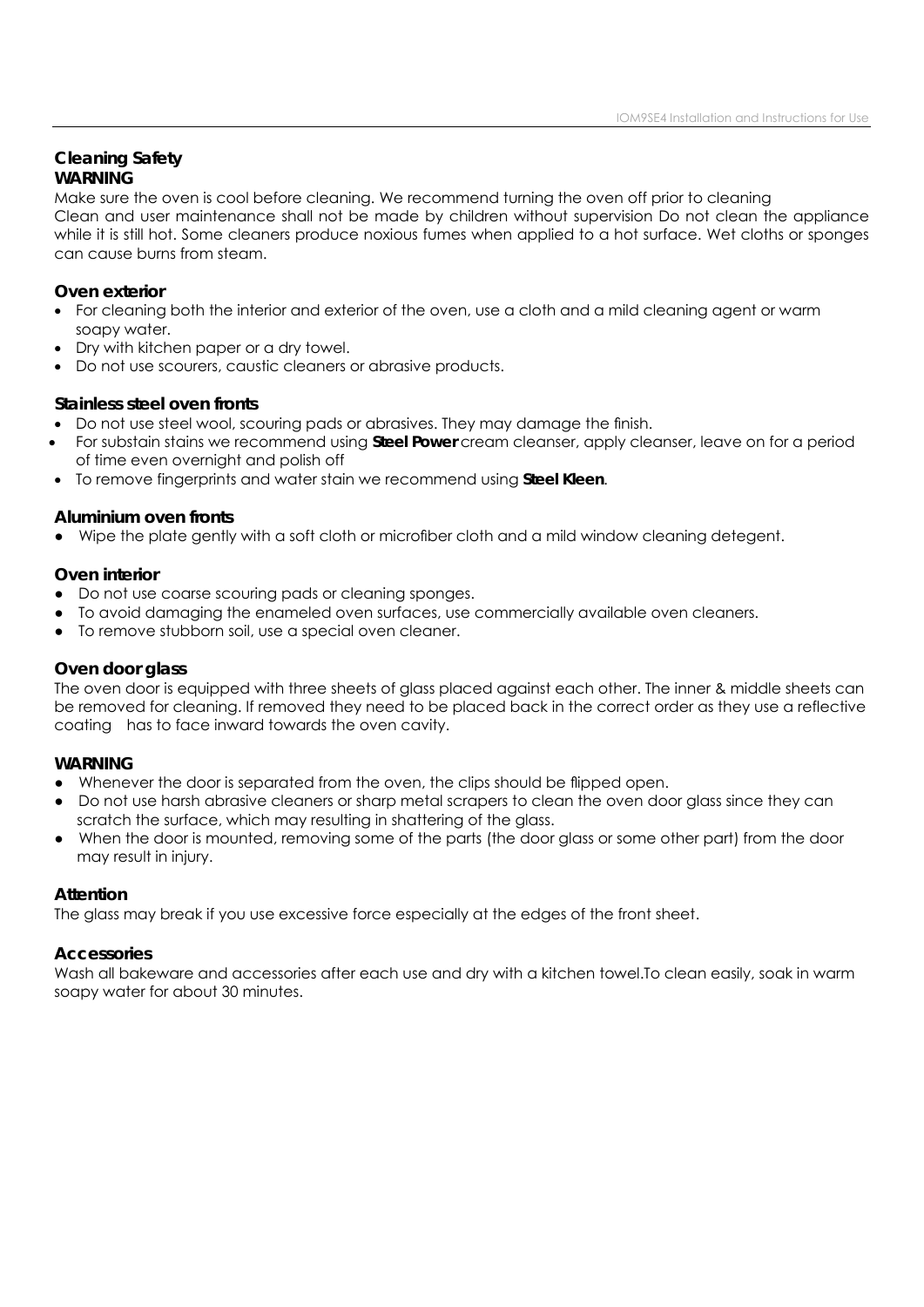#### **Cleaning Safety (Continued)**

#### **Catalytic Liners (removable) - enamel surface**

The removable cover casing is coated with a dark gray catalytic enamel that can become coated with oil and fat distributed by circulating air during convection heating. These deposits will burn off at oven temperatures of 200 °C and higher, for example, when baking or roasting.

Higher temperatures will result in faster burning.The oven and accessories should be cleaned after each use. Otherwise further baking and roasting will cause the deposits to bake on even harder and cleaning may become difficult and in extreme cases impossible.

Remove all accessories from the oven. ● Set the oven to conventional function

- Set the heat to  $250 \degree C$ .
- Run the oven for approximately 1 hour. The length of time will depend on the degree of soiling.

It is a good idea to set the finish time for the process using the end time setting, in case you forget to switch the oven off at the end.

#### **Cleaning Catalytic Liners by hand**

Make sure the oven is cool before cleaning.

The catalytic liners can be cleaned using a solution of hot water and washing-up liquid applied with a soft nylon brush. Allow to dry in drainer or out in the sun. Due to the surface not being smooth do not attempt to dry liners with a cloth as material fibres may remain on the surface of the liner.

Do not use abrasive cleaning agents, hard brushes, scouring pads or cloths, steel wool, knives or other abrasive materials. **DO NOT** use oven sprays on catalytic enamel as the chemicals used in oven sprays will damage catalytic enamel and render it ineffective.

If using oven sprays on the interior oven surfaces, the catalytic cover casing must first be removed from the oven.

#### **Disposal Instructions**

Disposing of the packaging material

- The material used to package this appliance is recyclable.
- Dispose of the packaging materials in the appropriate container at your local waste disposal facility

#### **Disposing of old appliances**

**WARNING:** Before disposing of old appliances, make them inoperable so that they cannot be a source of danger. Removal of doors is also advised.

#### **To do this, disconnect the appliance from the mains supply and remove the mains lead.**

To protect the environment, it is important that old appliances are disposed of in the correct manner.

- The appliance must not be disposed of with household rubbish.
- You can obtain information about collection dates and public refuse disposal sites from your local refuse department or council.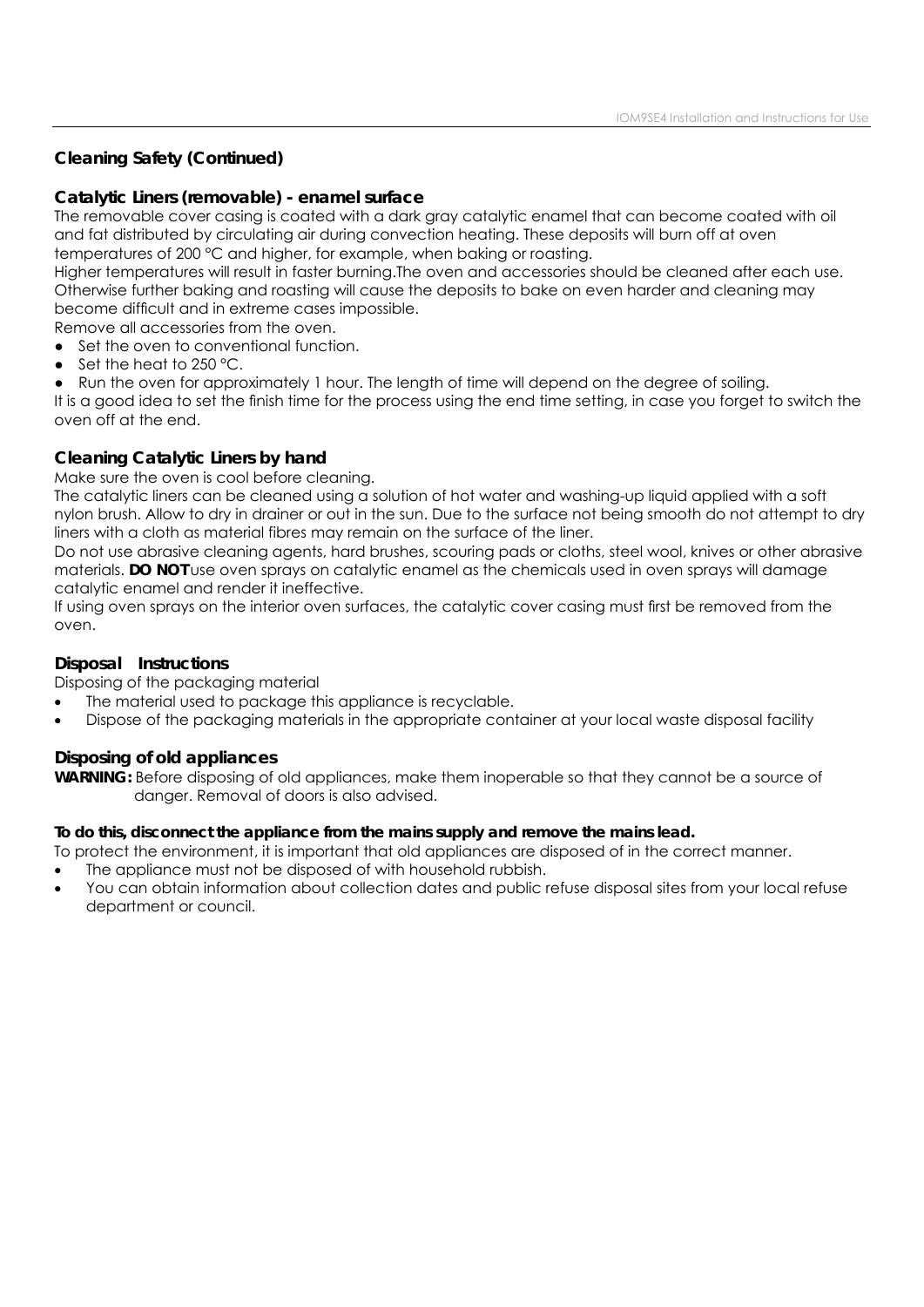# **Close-up view**

- **A. Control Panel**
- **G. Oven Rack**
- **H. Guides for sliding the racks or dripping in and out**
- **F. Dripping Pan or Baking Sheet**



#### **How to use your oven**

This multi-function oven combines the advantages of traditional convection ovens with those of the more modern fan assisted models in a single appliance.

It is an extremely versatile appliance that allows you to choose easily and safely between different cooking modes.

**Notice:** The first time you use your appliance, we recommend that set the thermostat to the highest setting and leave the oven on for about half an hour with nothing in it, with the oven door shut. Then open the oven door and let the room air in. The odor that is often detected during this initial use is due to the evaporation of substances used to protect the oven during storage and until it is installed.

**Notice: DO NOT** place the dripping pan provided on the bottom part of the oven cavity for catching grease or spills whilst using the oven. Bottom rack position should be utilized for this when grilling food or when using the rotisserie (only available on certain models). Also do not place aluminium foil to catch any spills either. If either are placed on the enamel base of the oven, damage can occur due to the intense heat created from the bottom heating element. Always place your cookware (dishes, aluminum foil, etc. etc.) on the grid provided with the appliance inserted especially along the oven guides.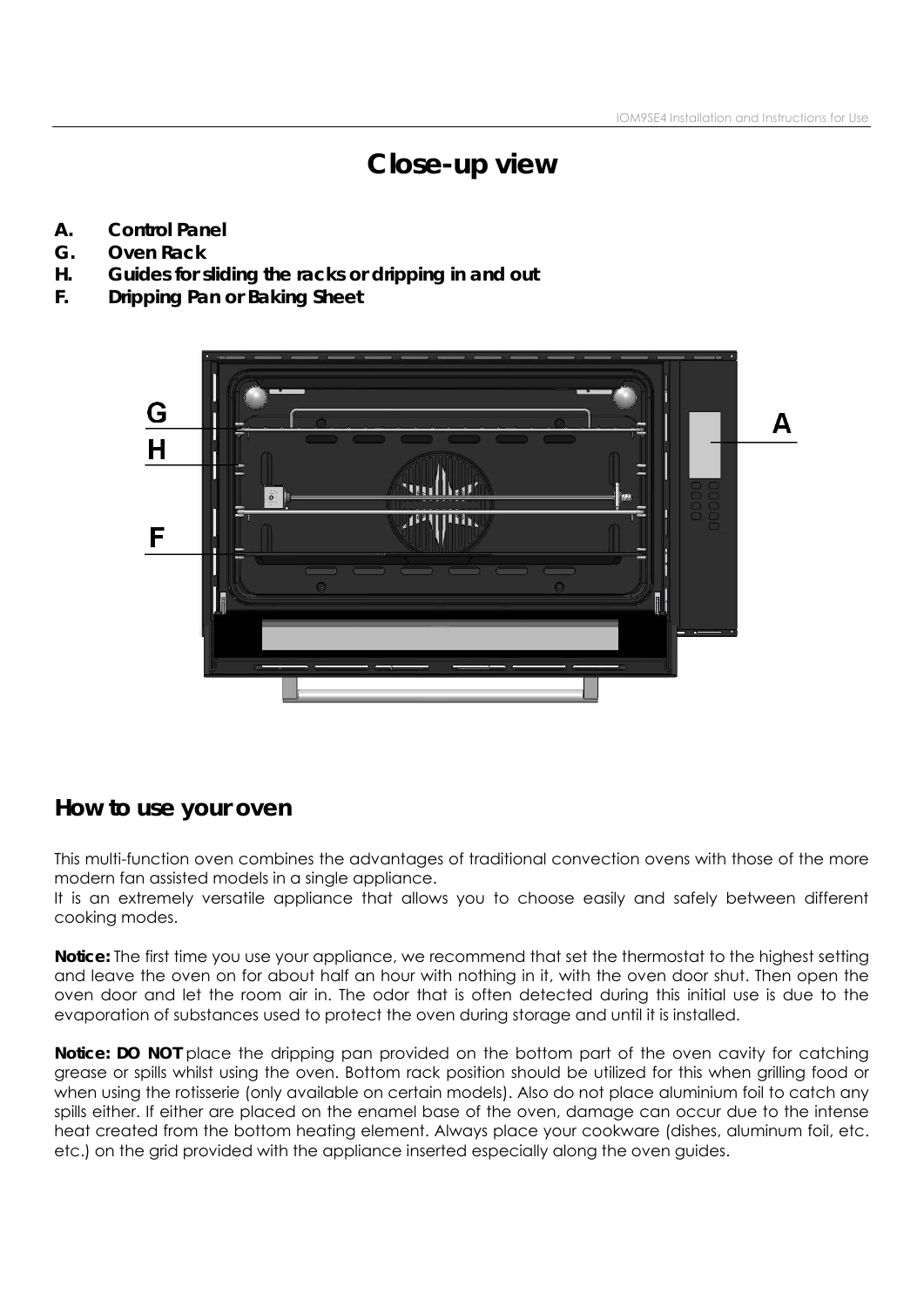#### **Before using for the first time**

#### **Setting and changing the current time**

The oven only operates when the time has been set.

When the appliance is connected to the electrical supply or when there has been a power cut, the symbol for Time flashes automatically.

- **1.** To change a time that has already been set, press the Clock functions  $\circled{0}$  button repeatedly until the symbol for Time  $\lbrack \oplus \rbrack$  flashes.
- **2.** Using the  $\pm$  or  $\pm$  button, set the current time.

After about 5 seconds, the flashing stops and the clock displays the time of day set. The appliance is now ready for use.

#### **Getting to know the appliance**

The appliance can be operated in test mode for testing or performing all operating steps. The oven will not heat up during the test.

#### **Switching on the test mode**

**1.** Switch off the appliance using the On/Off  $\left(\begin{matrix} 0 \\ 0 \end{matrix}\right)$  button.

**2.** Press and hold  $\overline{P}$  and  $\overline{+}$  buttons at the same time until an acoustic signal is heard and "**d**" lights up in the display.

#### **Switching off the test mode**

- **1.** Switch off the appliance using the On/Off **button.**
- **2.** Press and hold  $\overline{P}$  and  $\overline{+}$  buttons at the same time until an acoustic signal is heard and "**d**" goes up in the display.

#### **Operating the Oven The Electronic Oven Control**

| trol<br>Memory: P / Test: d |               | <b>Oven Functions</b>          |
|-----------------------------|---------------|--------------------------------|
|                             |               |                                |
|                             | i→i min →i    |                                |
|                             |               | Time symbol                    |
|                             |               | Temperature symbol             |
|                             |               |                                |
| Thermometer symbol          |               | Clock functions/Operating time |
| Child safety symbol         | 1000          | <b>Clock Functions symbol</b>  |
| Child safety button         | €<br>$^{(4)}$ | <b>Clock Functions button</b>  |
| Oven function selection     |               | Oven function selection        |
| Memory function button      | ζ#<br>₽       | Speekcook button               |
| Selector buttons            | $^+$          | ON/OFF button                  |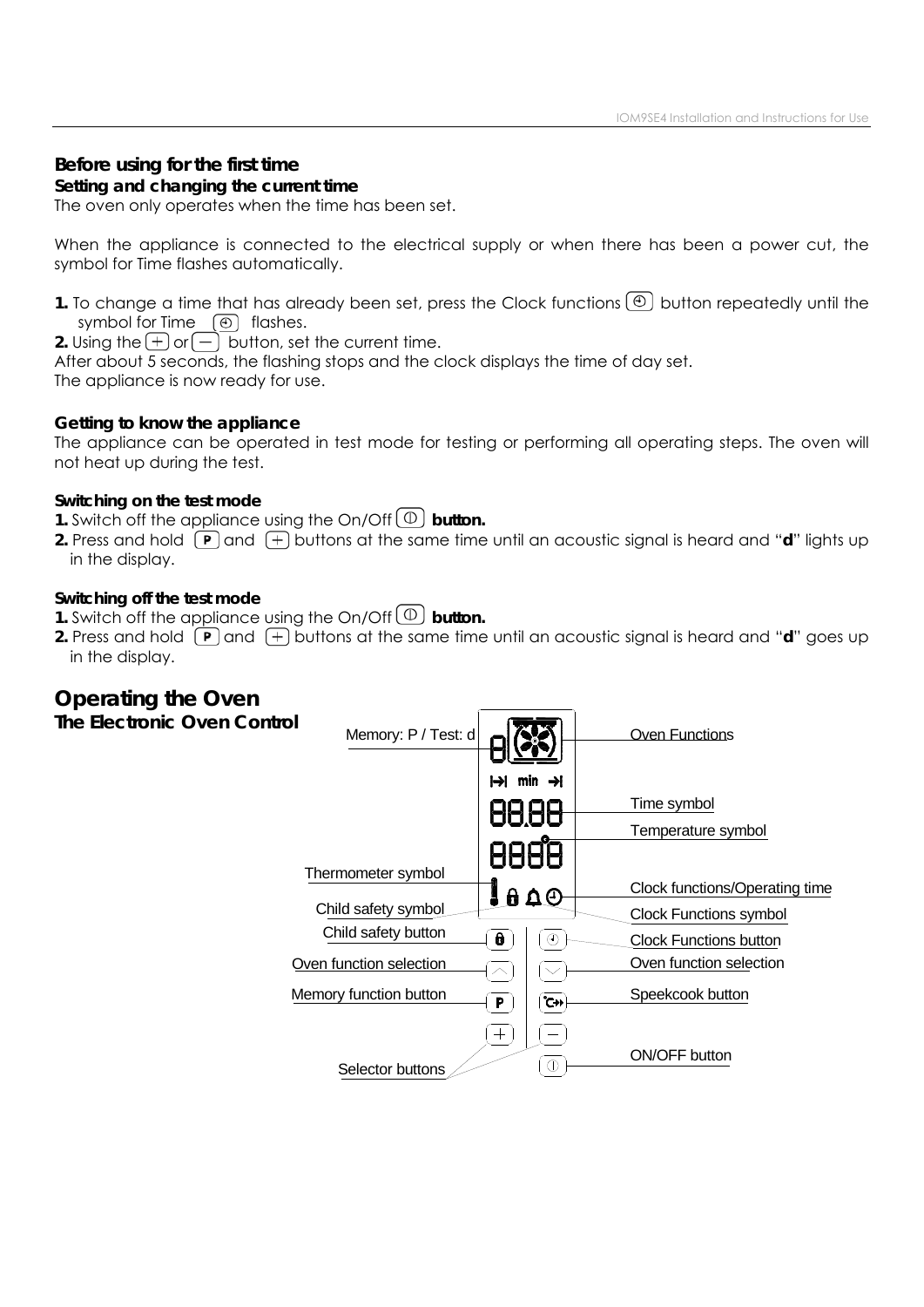IOM9SE4 Installation and Instructions for Use

#### **General instructions**

- $\cdot$  Always switch the appliance on first by pressing the On/Off  $\boxed{0}$  button.
- · When the selected function is lit, the oven begins to heat up or the time set begins to count down.
- · The oven light is switched on as long as an oven function is started.

The oven light is goes off when the appliance switched off automatically.

The oven light is switched on or gone off by pressir $\bigcirc$ he  $\bigcirc$ ind buttons in turn ,within approx. 2 seconds

when the appliance is switched off.

 $\cdot$  Switch appliance off using the On/Off  $\Box$  button.

#### **Selecting the oven function**

**1.** Switch on the oven with the On/Off  $\left(\overline{\mathbb{O}}\right)$  button.

**2.** Press the  $\bigcirc$  or  $\bigcirc$  button repeatedly until the desired oven function appears.

 **·**A suggested temperature appears on the temperature display.

**·**If the suggested temperature is not changed within approx. 5 seconds, the oven begins to heat up.

#### **Changing the oven temperature**

Press the  $\Box$  or  $\Box$  button, to raise or lower the temperature. The setting changes in steps of  $5^{\circ}$ C.

#### **Thermometer symbol**

- The slowly rising thermometer symbol  $\blacksquare$  indicates how hot the oven is as it heats up.
- The three segments of the thermometer symbol  $\parallel$  show that Fast Warm Up is working.

#### **Changing the oven function**

To change the oven function, Press the  $\sim$  or  $\vee$  button repeatedly until the desired oven function is displayed.

#### **Switching off the oven**

Switch off the appliance using the On/Off  $\overline{\mathbb{O}}$  button.

#### **Speed cook**

After an oven function is selected, with the use of the additional function Speed cook  $\blacksquare$  the empty oven can be pre-heated in a relatively short time.

**Important:** Do not put the food to be cooked into the oven, **until Speed cook is completed** and the oven is operating using the desired function.

**1.** Set the desired function. If necessary, change the suggested temperature.

Press the Speed cook  $\overline{c}$  button. The symbol  $\parallel$  lights up:

The bars flashing one after another show that Speed cook is operating.

 When the temperature set is reached, the bars of the heat indicator light up. An audible signal sounds. The oven now continues heating according to the pre-set oven function and temperature. You can now place the food in the oven.

#### **Memory function**

The Memory function can be used to save a setting which is frequently used.

**1.** Set oven function, temperature and If necessary the clock functions Cook time  $\Box$  and/or End time  $\Box$ .

**2.** Press and hold the button  $\boxed{P}$  for approx. 2 seconds, until an acoustic signal sounds. The setting is saved.

To save another setting, press the buttor  $\boxed{\mathbf{P}}$  for approx. 2 seconds. The previously saved setting is replaced by the new one.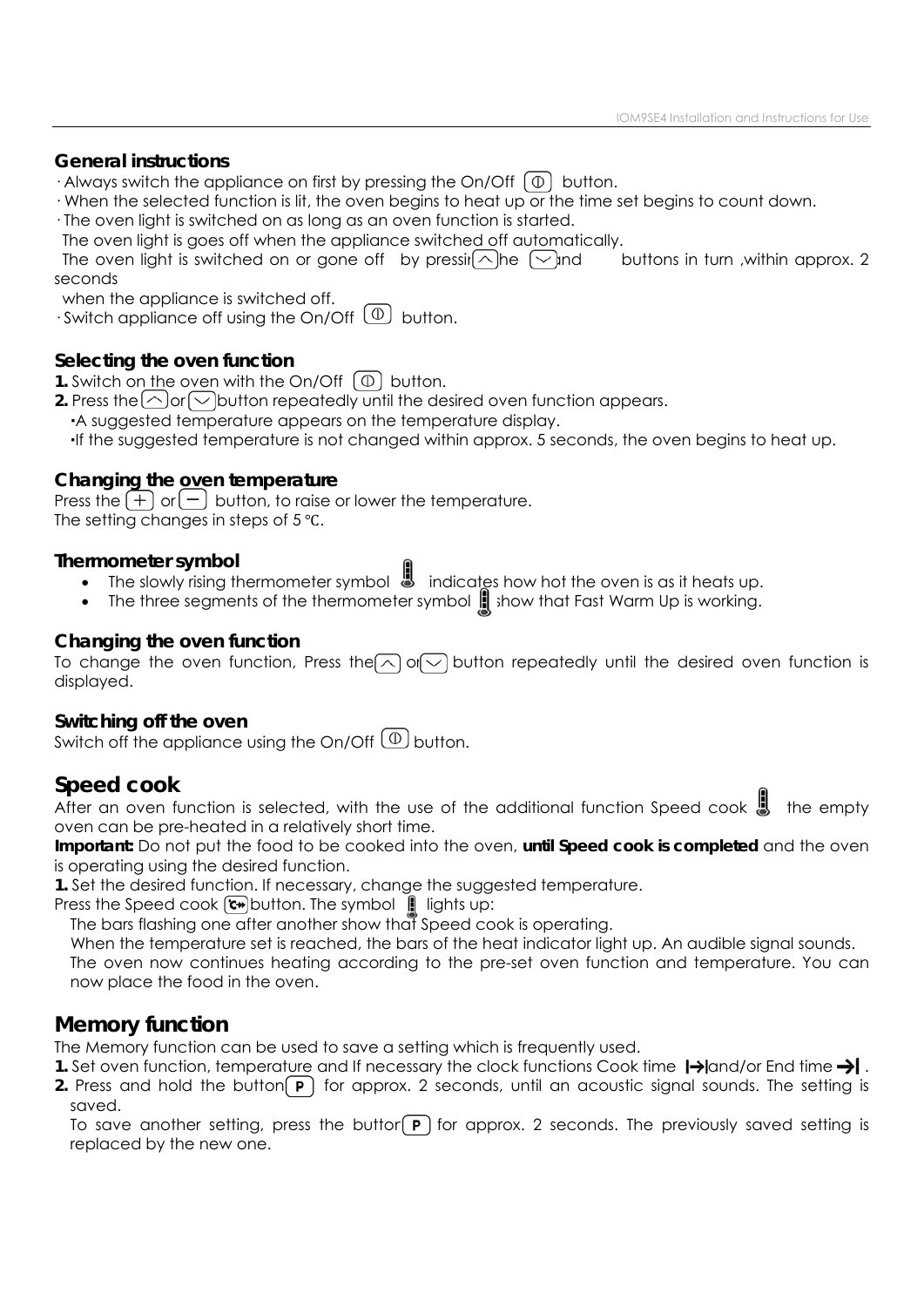#### **Starting the Memory function**

**1.** Switch the oven on using the button On/Off **.**

**2.** Using the button <sup>cond</sup> call up the saved setting.

#### **Clock Functions**

#### **Countdown**

To set a countdown. A signal sounds after the time has elapsed. This function does not affect the operation of the oven.

#### **Cook time**

To set how long the oven is to be in use.

#### **End time**

To set when the oven is to switch off again.

#### **Time**

To set, change or check the time(See also section "Before Using for the First Time")

#### **General instructions**

- · After a clock function has been selected, the corresponding symbol flashes for approx. 5 seconds. During this time, the desired times can be set or modified using the  $\equiv$  or  $\equiv$  button.
- · When the desired times has been set, the symbol continues to flash for approx. 5 seconds. After this the symbol lights up. The set Countdown  $\hat{\phantom{a}}$  begins to count down.
- The time set for Cook time <sup>1-1</sup> and End time  $\rightarrow$  begins to count down after the selected function starts.

#### **Countdown**

**1.** Press the Clock Functions button repeatedly until the symbol for Countdown **fill** flashes.

**2.** Set the desired Countdown time using the or button (max.59.00minutes).

After approx. 5 seconds the display shows the time remaining.

The symbol for Countdown  $\hat{\ }$  lights up.

When the time set has elapsed, an audible signal sounds for 1 minutes. "0.00"lights up and the symbol for Countdown  $\widehat{\phantom{a}}$  flashes.

To turn off the audible signal: Press any button.

#### **Cook time**

**1.** Select oven function and using or button select temperature.

**2.** press the Clock Functions button repeatedly until the symbol for Cook time <sup>from</sup> flashes. **3.** using the  $\left( + \right)$  or button set the desired cooking time.

The oven switches itself on. The symbol for Cook time <sup>1</sup> lights up.

By repeatedly pressing the Clock Functions button, the current time can be called up.

When the time has elapsed, an audible signal sounds for 3 times.

The oven switches itself off.

"0.00"is displayed and the symbol for Cook time "<sup>++</sup> flashes.

To turn off the audible signal:

Press any button.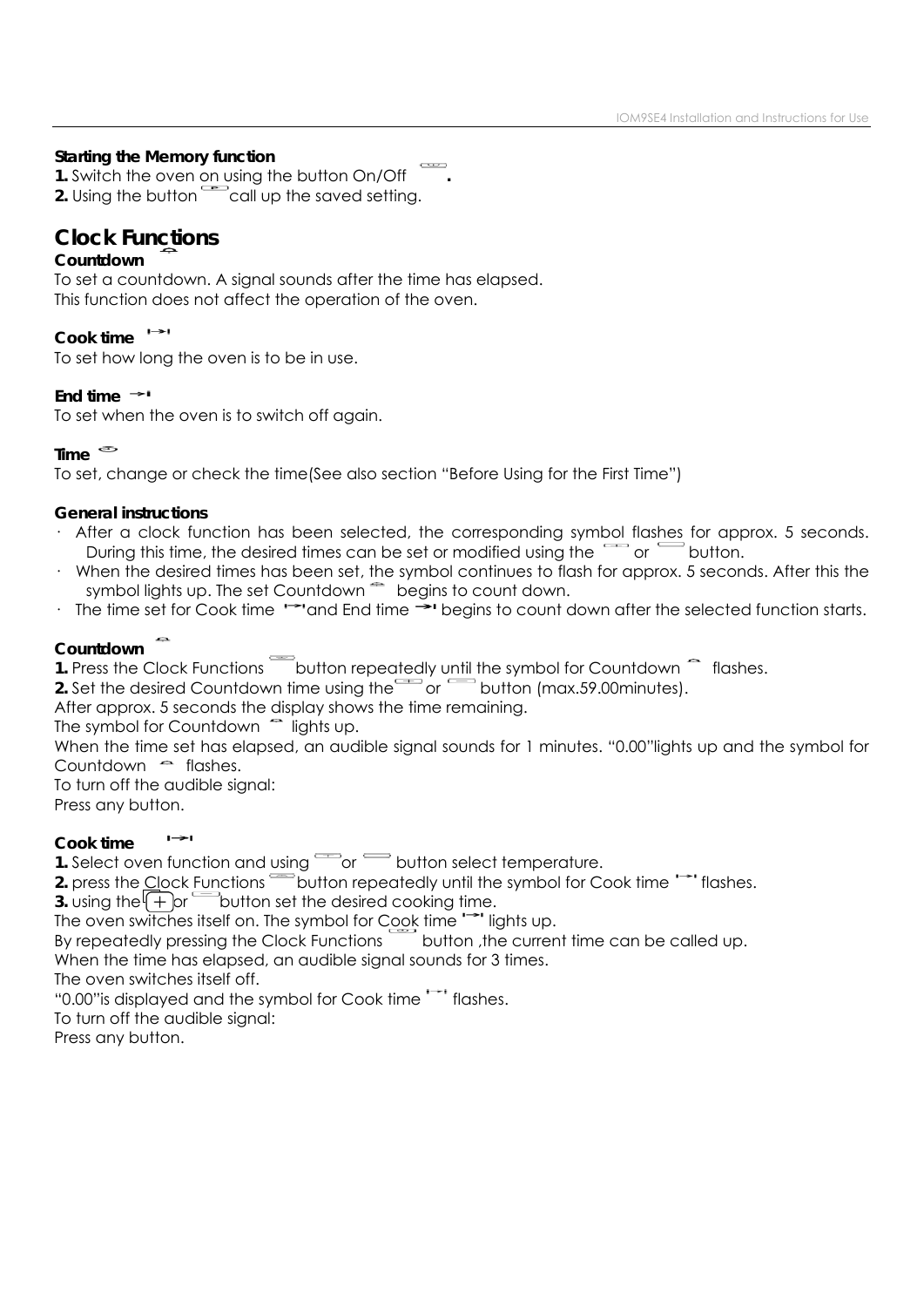#### **End time**

**1.** Select oven function and using or button select temperature.

2. press the Clock Functions button repeatedly until the symbol for End time<sup>++</sup> flashes.

**3.** using the <sup>order</sup> or button set the desired switch-off time.

The symbols for End time  $\rightarrow$  and Cook time  $\rightarrow$  light up.

The oven will automatically switch itself on.

By repeatedly pressing the Clock Functions button, the current time can be called up.

When the time has elapsed, an audible signal sounds for 3 times.

The oven switches itself off.

"0.00" is displayed and the symbols for End time  $\rightarrow$ " and Cook time  $\rightarrow$ " flash.

To turn off the audible signal:

Press any button.

#### Cook time "<sup>--</sup>" and End time <sup>-->"</sup> combined

Cook time  $\rightarrow$  and End time  $\rightarrow$  can be used simultaneously, if the oven is to be switched on and off automatically at a later time.

- **1.** Select oven function and temperature.
- **2.** using the Cook time <sup>\*\*\*</sup> function, set the time that the dish needs to cook,

e.g,1 hour.

**3.** using the End time  $\rightarrow$  function, set the time at which the dish is to be ready, e.g. 14:05.

The symbols for Cook time  $\rightarrow$  and End time  $\rightarrow$  light up.

The oven switches on automatically at the time calculated,

e.g. 13:05.

When the set cooking time has elapsed, an audible signal sounds for 3 times.

The oven switches itself off, e.g. 14:05.

### **Other Functions**

#### **Switching off the display**

You can save energy by switching off the display.

#### **Switching off the display**

- **1.** If required, **Switch off** the appliance using the On/Off button.
- **2.** press the Clock Functions **button and the button at the same time until the display goes out.** As soon as the appliance is switched on again, the display comes on automatically. When the appliance is next switched off, the display goes out again.

#### **Switching on the display**

**1.** If required, Switch off the appliance using the On/Off<sup>"</sup> button.

**2.** Press the Clock Functions button and the button at the same time until the display comes on again.

#### **Child safety device**

As soon as the child safety device is engaged, the appliance can no longer be switched on.

#### **Activating the child safety device**

- **1.** If necessary, **Switch on** the appliance using the On/Off<sup>""</sup> button.  **No oven function must be selected.**
- **2.** press and hold the button until appears in the display. The child safety device is now activated.

#### **Deactivating the child safety device**

**1.** To activate, **Switch on** the appliance using the On/Off  $\Box$  button.

- **2.** press and hold the button  $\Box$  until  $\Box$  disappears from the display.
- The child safety device is now deactivated and the appliance is again ready for use.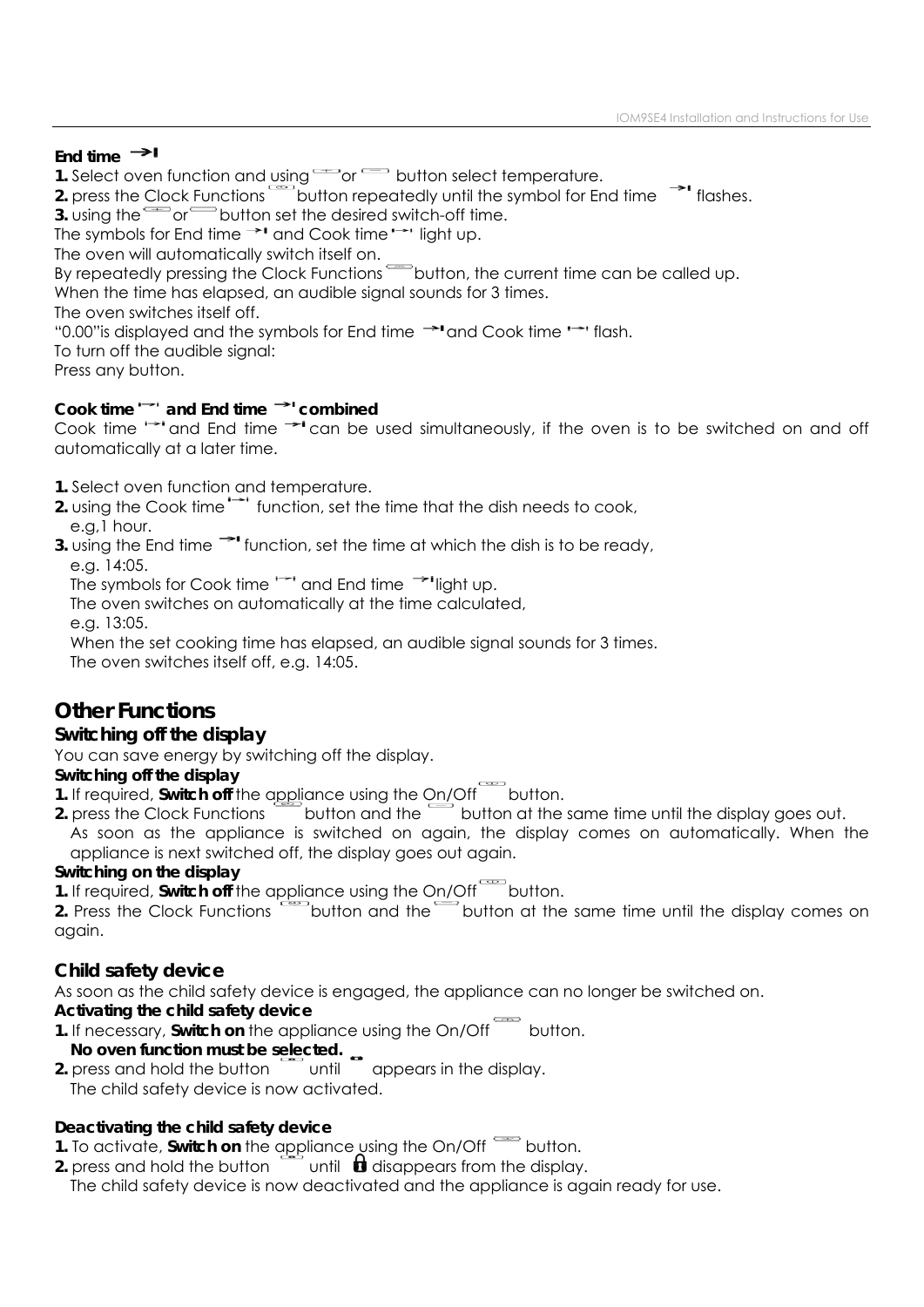#### **Button Beep**

#### **Switching off button beep**

- **1. Switch off** the appliance using the  $On/Off$  button.
- **2.** press and hold  $\left( + \right)$  and  $\left( \right)$  buttons at the same time until a signal sounds (approx.2 seconds). The button beep is now switched off.

#### **Switching on button beep**

press and hold  $\overline{+}$  and  $\overline{-}$  buttons at the same time until a signal sounds (approx.2 seconds). The button beep is now switched on again.

#### **Oven Functions**

#### **Convection mode** 2540-2988W

The top and bottom heating elements come on .This is the classic ,traditional type of oven which has been perfected ,with exceptional heat distribution and reduced energy consumption .The convection oven is still unequalled when it comes to cooking dishes made up of several ingredients ,e. g. cabbage with ribs ,Spanish style cod, Ancona style stockfish, tender veal strips with rice, etc. Excellent results are achieved when preparing veal or beef-based dishes as well (braised meats ,stew ,goulash, wild game ,ham etc. )which need to cook slowly and require basting or the addition of liquid .It nonetheless remains the best system for baking cakes as well as fruit and cooking using covered casserole dishes for oven baking .When cooking in convection mode ,only use one dripping pan or cooking rack at a time ,otherwise the heat distribution will be uneven .Using the different rack heights available, you can balance the amount of heat between the top and the bottom of the oven .Select from among the various rack heights based on whether the dish needs more or less heat from the top .

#### **"Fast cooking" Mode** 2561-3005W

The top and bottom heating elements, as well as the fan ,will come on ,guaranteeing constant heat distributed uniformly throughout the oven.

This mode is especially recommended for cooking prepacked food quickly (as pre-heating is not necessary),such as for example: frozen or pre-cooked food) as well as for a few "home-made" dishes.

The best results when cooking using the "**Fast cooking**" mode are obtained if you use one cooking only (the second from the bottom), please see the table entitled "Practical Cooking Advice".

#### **Multi-Cooking Mode** 2733-3278W

The top、circle and bottom heating elements, as well as the fan ,will come on alternately .Since the heat remains constant and uniform throughout the oven, the air cooks and browns food uniformly over its entire surface. With this mode ,you can also cook various dishes at the same time ,as long as their respective cooking temperatures are the same .A maximum of 2 racks can be used at the same time ,following the instructions in the section entitled:"Cooking On More Than One Rack ".

This cooking mode is particularly recommended for dishes requiring a gratin finish or for those requiring considerably prolonged cooking times, such as for example: lasagne, pasta backs, roast chicken and potatoes, etc..Moreover the excellent heat distribution makes it possible to use lower temperatures when cooking roasts. This results in less loss of juices, meat which is more tender and a decrease in the loss of weight for the roast .The Multi-cooking mode is especially suited for cooking fish, which can be prepared with the addition of a limited amount of condiments, thus maintaining their flavor and appearance. Excellent results can be attained when cooking vegetable-based side dishes like courgettes, aubergines, peppers ,etc...

Desserts: this mode is also perfect for baking leavened cakes.

Moreover ,this mode can also be used to thaw quickly white or red meat and bread by setting the temperature to 80°C.To thaw more delicate foods ,set the thermostat to 60°Cor use only the cold air circulation feature by setting the thermostat to 0°C.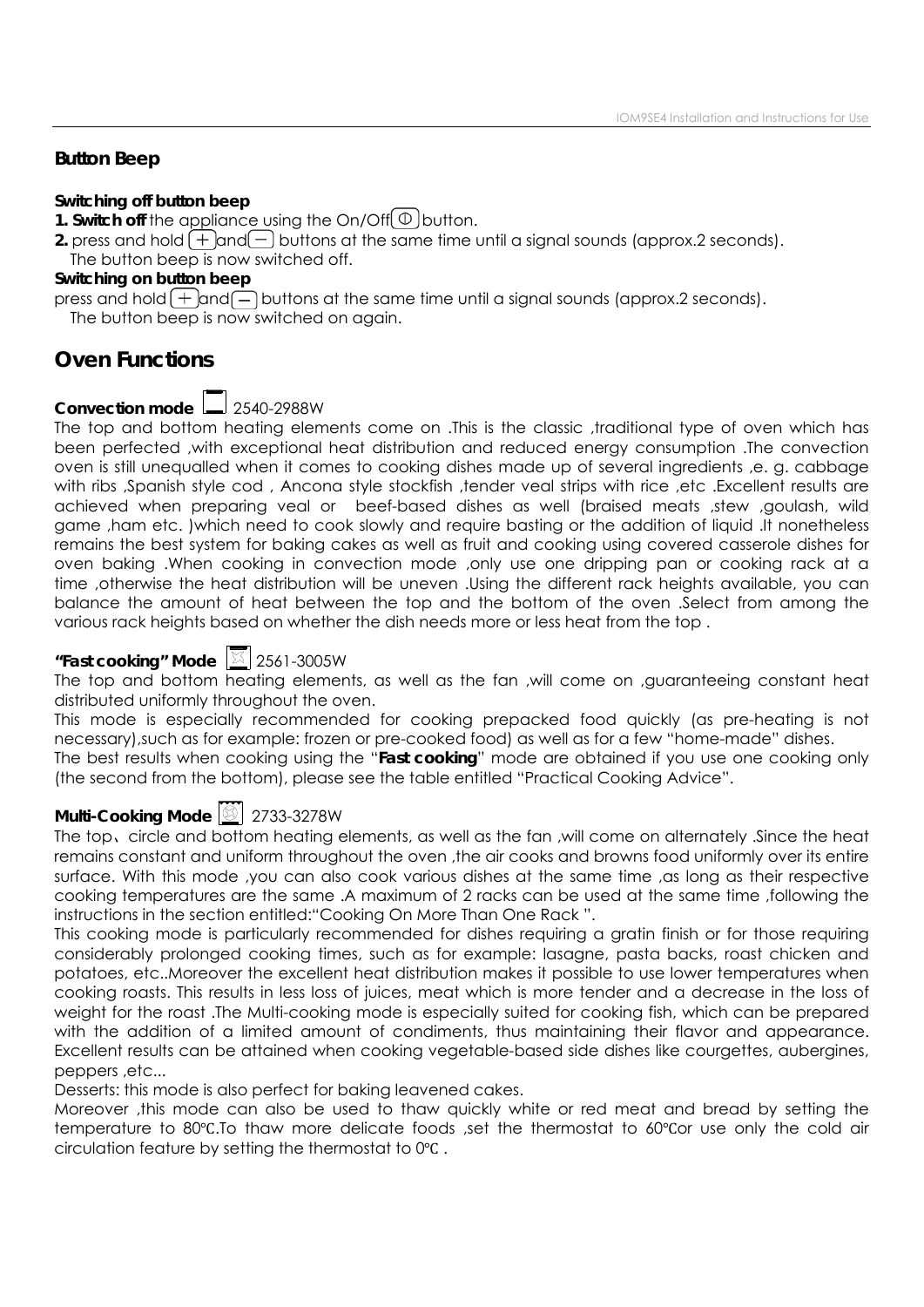#### **Pizza Mode** 3166-3660W

The bottom and circle heating elements, as well as the fan ,will come on. This combination rapidly heats the oven due to the large amounts of power used by the appliance, which results in the production of considerable heat coming prevalently from the bottom.

The pizza mode is ideal for foods requiring high temperaturesto cook, like pizzas and large roasts. Only use one oven tray or rack at a time. However, if more than one is used ,these must be switched halfway through the cooking process.

**Delicate cooking** 1367-1570W

The bottom heating element and the fan come on. Suitable for pastries, cakes and non-dry sweets in baking tins or moulds. Excellent results are also obtained in cooking requiring above all heat from the bottom.

You are advised to put the pan on a low level.

#### **"Top" oven** 1330-1523W

The top heating element comes on .This mode can be used to brown food at the end of cooking .

#### **Grill** 2928-3375W

The top central heating elements comes on .The extremely high and direct temperature of the grill makes it possible to brown the surface of meats and roasts while locking the juices in to keep them tender .The grill is also highly recommended for dishes that require a high temperature on the surface: beef steaks, veal, rib steak, filets, hamburgers etc …

Some grilling examples are included in the "Practical Cooking Advice "paragraph .

#### **Fan Assisted Grill** 2953-3400W

The top central heating elements and the fan come on. This combination of features increases the effectiveness of the unidirectional thermal radiation of the heating elements through forced circulation of the air throughout the oven. This helps prevent food from burning on the surface, allowing the heat to penetrate right into the food. Excellent results are achieved with kebabs made with meats and vegetables, sausages, ribs lamb chops, chicken in a spicy sause, quail, pork chops, etc.

This mode is also ideal for cooking fish steaks, like swordfish, stuffed cuttlefish etc.

#### **Baking Mode** 1950-2276W

The rear heating element and the fan come on, guaranteeing delicate heat distributed uniformly throughout the oven.

This mode is ideal for baking and cooking delicate foods-especially cakes that need to rise-and for the preparation of certain tartlets on 3 shelves at the same time. Here are a few examples: cream puffs, sweet and savory biscuits, savory puffs, Swiss rolls and small portions of vegetables au gratin, etc. ….

## "Defrosting" Mode <sup>[37]</sup> 70-87W



The fan located on the bottom of the oven makes the air circulate at room temperature around the food .This is recommended for the defrosting of all types of food ,but in particular for delicate types of food which do not require heat ,such as for example :ice cream cakes ,cream or custard desserts ,fruit cakes .By using the fan ,the defrosting time is approximately halved .In the case of meat ,fish and bread ,it is possible to accelerate the process using the "**Baking**" mode and setting the temperature to 80°C-100°C.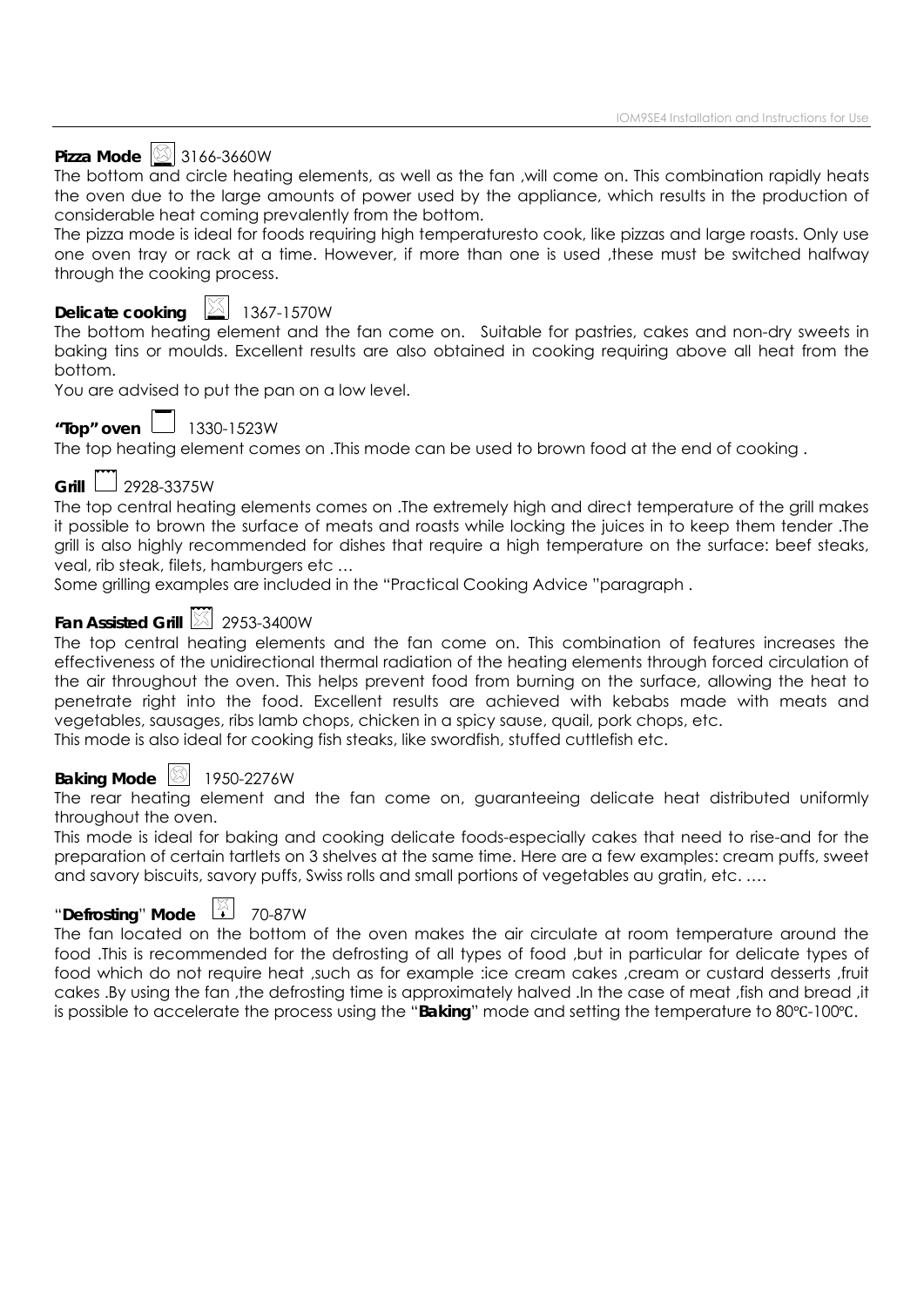**The rotisserie** (only available on certain models)

To start the turnspit, proceed as follows:

· Insert the rotisserie rod **"A"** into the drive unit and groove **"B"** into bend **"C"**;

·Turn the plastiv handle **"D"** anti clockwise and slide the rack into the oven runners ensuring that the rod **"E"** slots into the hole **"F"**;

· The rotisserie rack must always be fitted in the middle of the oven (second position from bottom);

· Press the Oven function selection  $\lceil \bigcirc \rceil$  or  $\lceil \bigcirc \rceil$  to select setting  $\lceil \bigcirc \rceil / \lceil \mathbf{x} \rceil$ 



#### **Cooling ventilation**

.

In order to cool down the exterior of the appliance, this model is equipped with a cooling fan, which comes on automatically when the oven is hot.

When the fan is on, a normal flow of air can be heard exiting between the oven door and the control panel.

**Note: When cooking is done, the fan stays on until the oven cools down sufficiently.**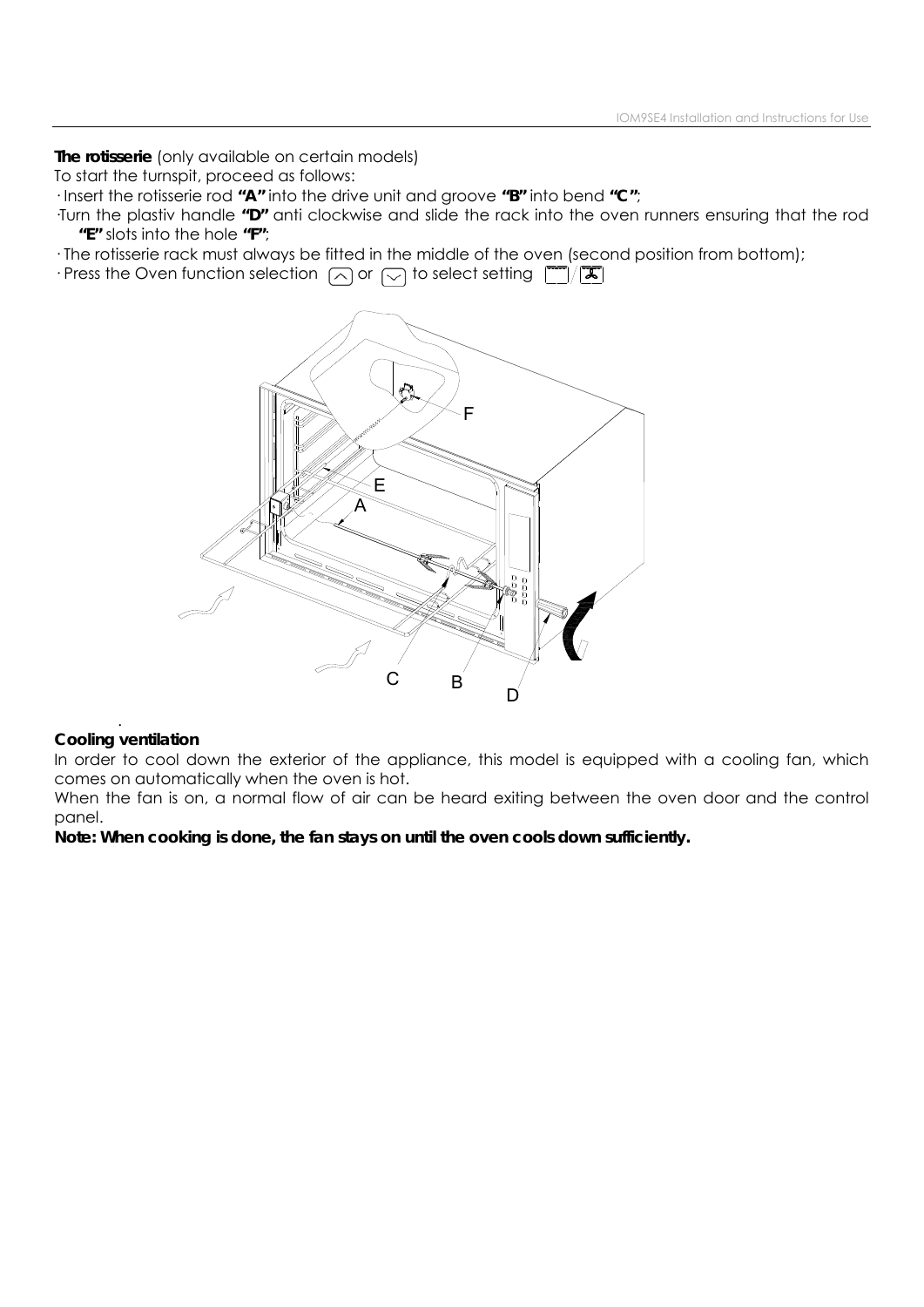#### **How to Keep Your Oven in Shape**

Before cleaning your oven, or performing maintenance, disconnect it from the power supply. **To extend the life of your oven, it must be cleaned frequently, keeping in mind that:**

**·** the enameled or stainless steel parts should be washed with lukewarm water without using any abrasive powders or corrosive substances which could ruin them ;Stainless steel could get stained .If these stains are difficult to remove, use special products available on the market. After cleaning, it is advisable to rinse thoroughly and dry.

· the inside of the oven should preferably be cleaned immediately after use ,when it is still warm ,with hot water and soap ;The soap should be rinsed away and the interior dried thoroughly. Avoid using abrasive detergents (for example cleaning powders, etc) and abrasive sponges for dishes or acids (such as lime scale –remover, etc…) as these could damage the enamel .If the grease spots and dirt are particularly tough to remove, use a special product for oven cleaning, following the instructions provided on the packet. Never use a steam cleaner for cleaning inside of oven.

· if you use your oven for an extended period of time ,condensation may form .Dry it using a soft cloth.

· there is a rubber seal surrounding the oven opening which guarantees its perfect functioning .Check the condition of this seal on a regular basis .If necessary, clean it and avoid using abrasive products or objects to do so. Should it become damaged, please contact you're nearest After-sales Service Center .We recommend you avoid using the oven until it has been repaired.

· never line the oven bottom with aluminum foil ,as the consequent accumulation of heat could compromise the cooking and even damage the enamel .

· clean the glass door using non-abrasive products or sponges and dry it with a soft cloth .

#### **How to Remove The Oven door**

For a more thorough clean, you can remove the oven door. Proceed as follows:

- · Open the door fully;
- · Lift up and turn the small levers situated on the two hinges;
- · Grip the door on the two external sides, shut it slowly but not Completely;
- · Pull the door towards you , pulling it out of its seat ;

Reassemble the door by following the above procedures backwards.



#### **Replacing the Oven Lamp**

**WARNING:** Ensure that the appliance is switched off before replacing the lamp to avoid the possibility of electric shock

**·** Disconnect the oven from the power supply by means of the omnipolar switch used to connect the appliance to the electrical mains ;or unplug the appliance if the plug is accessible ; · Remove the glass cover of the lamp - holder;

· Remove the lamp and replace with a lamp resistant to high temperatures (300°C) with the following

characteristics:

 Voltage: 220-240V Wattage: 2X25W Type: E 14



· Replace the glass cover and reconnect the oven to the mains power supply.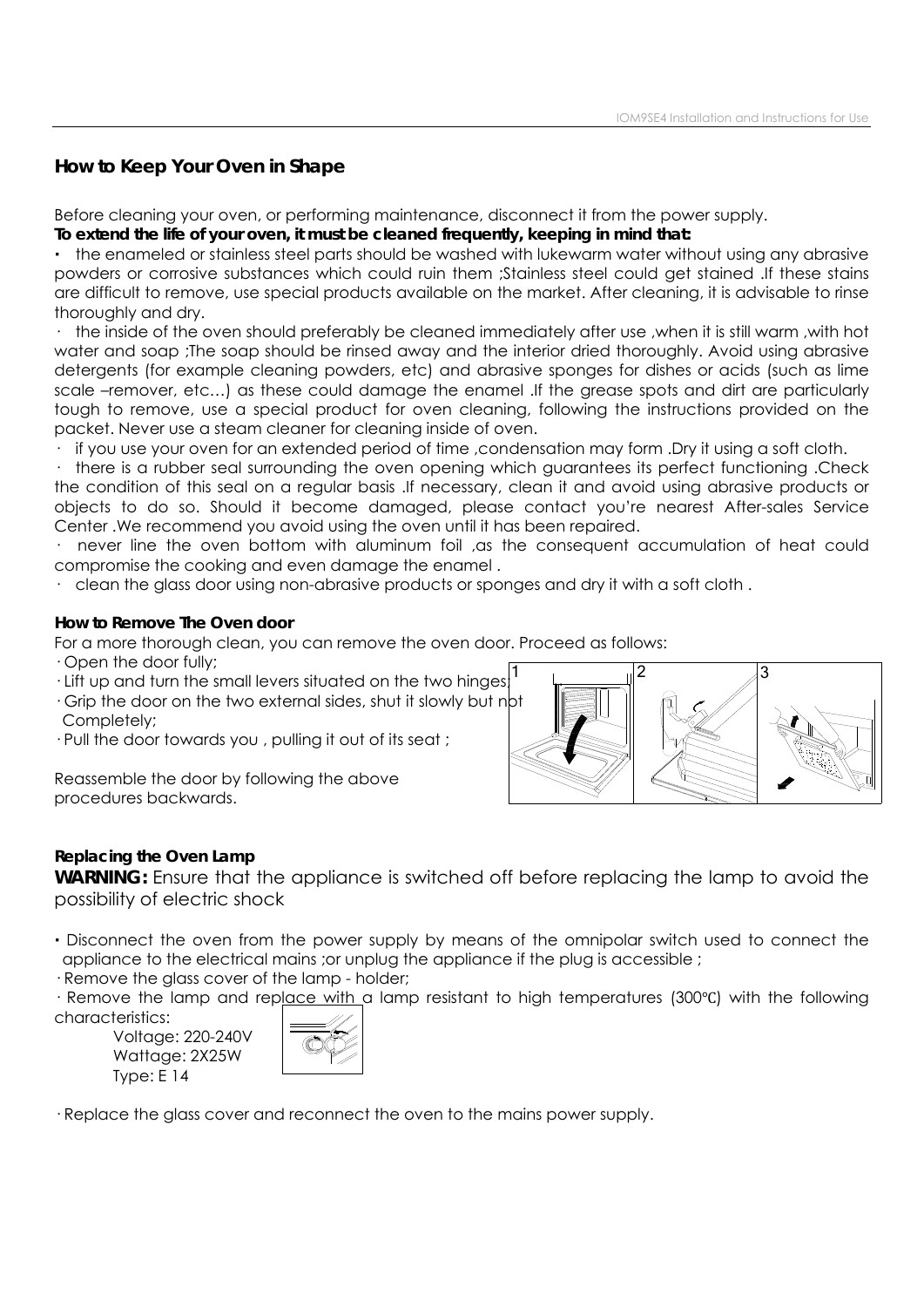#### **Practical Cooking Advice**

The oven offers a wide range of alternatives which allow you to cook any type of food in the best possible way. With time you will learn to make the best use of this versatile cooking appliance and the following directions are only a guideline which may be varied according to your own personal experience.

#### **Preheating**

If the oven must be preheated (this is generally the case when cooking leavened foods), the "**Multi-Cooking**" mode and the **"Fast cooking"** mode can be used to reach the desired temperature as quickly as possible in order to save on energy .

Once the food has been placed in the oven, the most appropriate cooking mode can then be selected.

#### **Cooking on More Than One Rack**

If you have to cook food using several racks, use either the "**baking**" mode  $\circledB$  or the "**Multi-Cooking**"  $\circledB$ mode**,** as these are the only modes that allow you to do so.

When cooking delicate food on more than one rack, use the "**baking**" mode, which allows you to cook on 3 racks at the same time (the 1st 3rd and 5th from the bottom).Some examples are included in the "Practical Cooking Advice" table.

When cooking other food on several racks, use the "**Multi-Cooking**" mode keeping the following suggestions in mind:

· The oven is fitted with 5 racks .During fan assisted cooking, use two of the three central racks; the lowest and highest racks receive the hot air directly and therefore delicate foodstuffs could be burnt on these racks.

As a general rule , use the 2nd and 4th rack from the bottom , placing the foodstuffs that require greater heat on the 2nd rack from the bottom .For example, when cooking meat roasts together with other food, place the roast on the 2nd rack from the bottom and the more delicate food on the 4th rack from the bottom.

When cooking foodstuffs that require differing times and temperatures , set a temperature that is somewhere between the two temperatures required ,place the more delicate food on the 4th rack from the bottom and take the food requiring less time out of the oven first .

 $\cdot$  Use the dripping pan on the lower rack and the grid on the upper :

#### **Using the** "**Fast Cooking**" **Mode**

Functional, fast and practical for those of you who use pre-packed products (such as for example :frozen or pre-cooked food) along with other food items .You will find useful suggestions in the "Practical Cooking Advice" table.

#### **Using the Grill**

This multi-function oven offers you **2 different grilling modes.**

Use the "grill "mode  $\Box$ , placing the food under the center of the grill (situated on the

3rd or 4th rack form the bottom )because only the central part of the top heating element is turned on .

Use the bottom rack (1st from the bottom), placing the dripping pan provided to collect any sauce and /or grease and prevent the same from dripping onto the oven bottom. When using this mode, we recommend you set the thermostat to the highest setting. However, this does not mean you cannot use lower temperatures, simply by adjusting the thermostat knob to the desired temperature.

setting  $\boxed{\boxtimes}$  "fan assisted grill ", is extremely useful for grilling foods rapidly ,as the distribution of heat makes it possible not only to brown the surface ,but also to cook the bottom part .

Moreover, it can also be used for browning foods at the end of the cooking process, such as adding that gratin finish to pasta bakes, for example.

When using this mode, place the grid on the 2nd or 3rd oven rack from the bottom (see cooking table) then ,to prevent fat and grease from dripping onto the bottom of the oven and thus smoke from forming ,place a dripping-pan on the 1st rack from the bottom.

When using this mode, we advise you to set the thermostat to 200°C,as it is the most efficient way to use the grill ,which is based on the use of infrared rays .However, this does not mean you cannot use lower temperatures, simply by adjusting the thermostat knob to the desired temperature.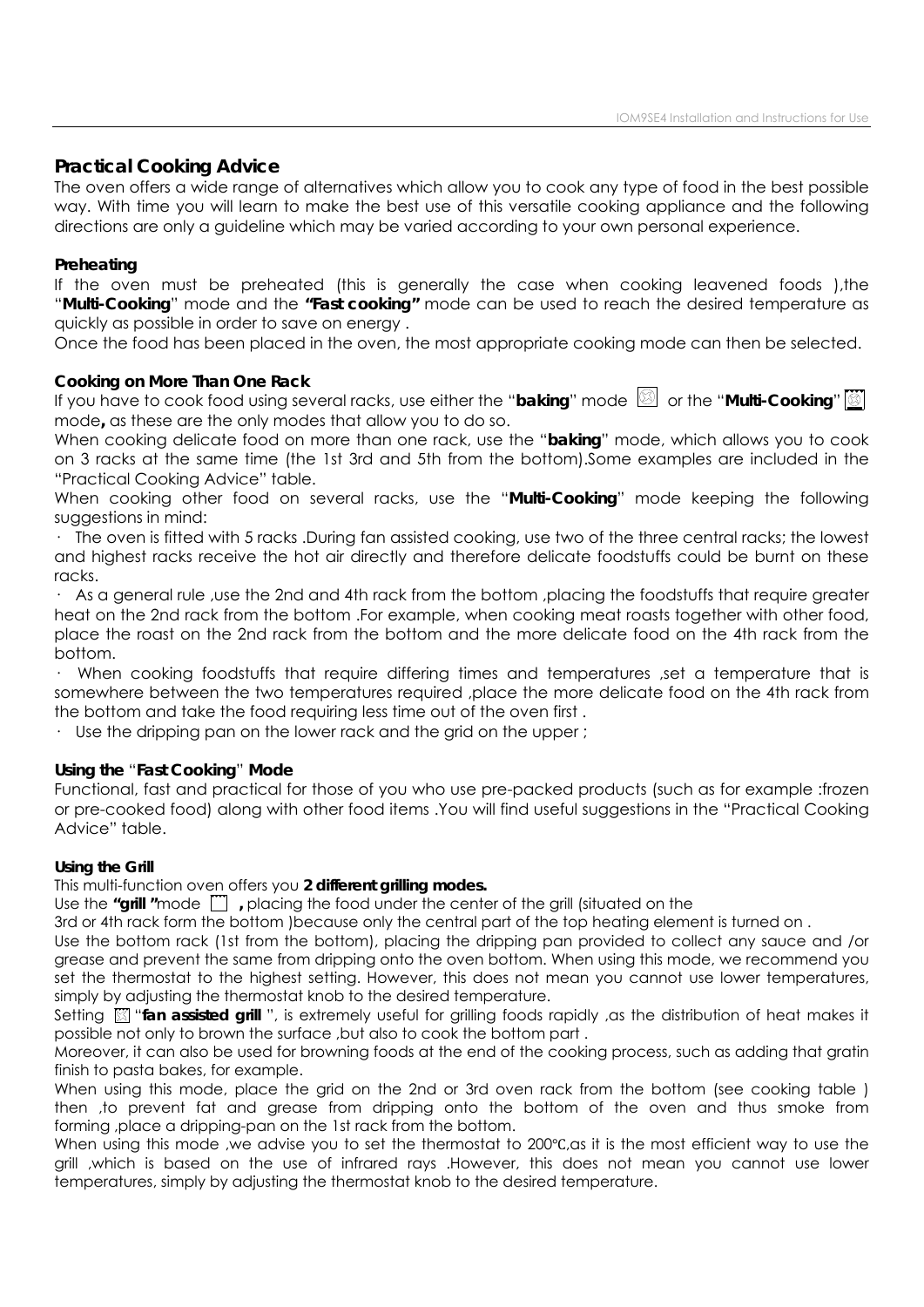**Therefore the best results when using the grill modes are obtained by placing the grid on the lower racks (see cooking table) then, to prevent fat and grease from dripping onto the bottom of the oven and smoke from forming, place a dripping-pan on the 1st oven rack from the bottom.** 

#### **Baking Cakes**

When baking cakes ,always place them in a preheated oven .Make sure you wait until the oven has been preheated thoroughly .Do not open the oven door during baking to prevent the cake from dropping .In general:

**Pastry is too dry** 

Increase the temperature by 10°Cand reduce the cooking time.

- **Pastry dropped**  Use less liquid or lower the temperature by 10°C.
- **Pastry is too dark on top**  Place it on a lower rack, lower the temperature, and increase the cooking time.
- **Cooked well on the inside but sticky on the outside**  Use less liquid, lower the temperature, and increase the cooking time.
- **The Pastry sticks to the pan**  Grease the pan well and sprinkle it with a dusting of flour or use greaseproof paper.
- **I used more than one level (in the function "ventilated oven ") and they are not all at the same cooking point**

Use a lower temperature setting .It is not necessary to remove the food from all the racks at the same time.

#### **Cooking Pizza**

For best results when cooking pizza, use the "**Pizza Mode**" **8**:

- Preheat the oven for at least 10 minutes ;
- Use a light aluminum pizza pan ,placing it on the grid supplied with the oven .If the dripping pan is used, this will extend the cooking time, making it difficult to get a crispy crust;
- Do not open the oven door frequently while the pizza is cooking ;

· If the pizza has a lot of toppings (three of four ),we recommend you add the mozzarella cheese on top halfway through the cooking process .

When cooking pizza on two racks , use the 2nd and 4th with a temperature of 220°C and place the pizzas in the oven after having preheated it for at least 10 minutes .

#### **Cooking Fish and Meat**

When cooking white meat , fowl and fish , use temperature setting from 180°C to 200°C.

For red meat that should be well done on the outside while tender and juicy in the inside ,it is a good idea to start with a high temperature setting (200°C-220°C)for a short time, then turn the oven down afterwards.

In general, the larger the roast, the lower the temperature setting. Place the meat on the center of the grid and place the dripping pan beneath it to catch the fat.

Make sure that the grid is inserted so that it is in the center of the oven .If you would like to increase the amount of heat from below, use the low rack heights .For savory roasts (especially duck and wild game), dress the meat with lard or bacon on the top.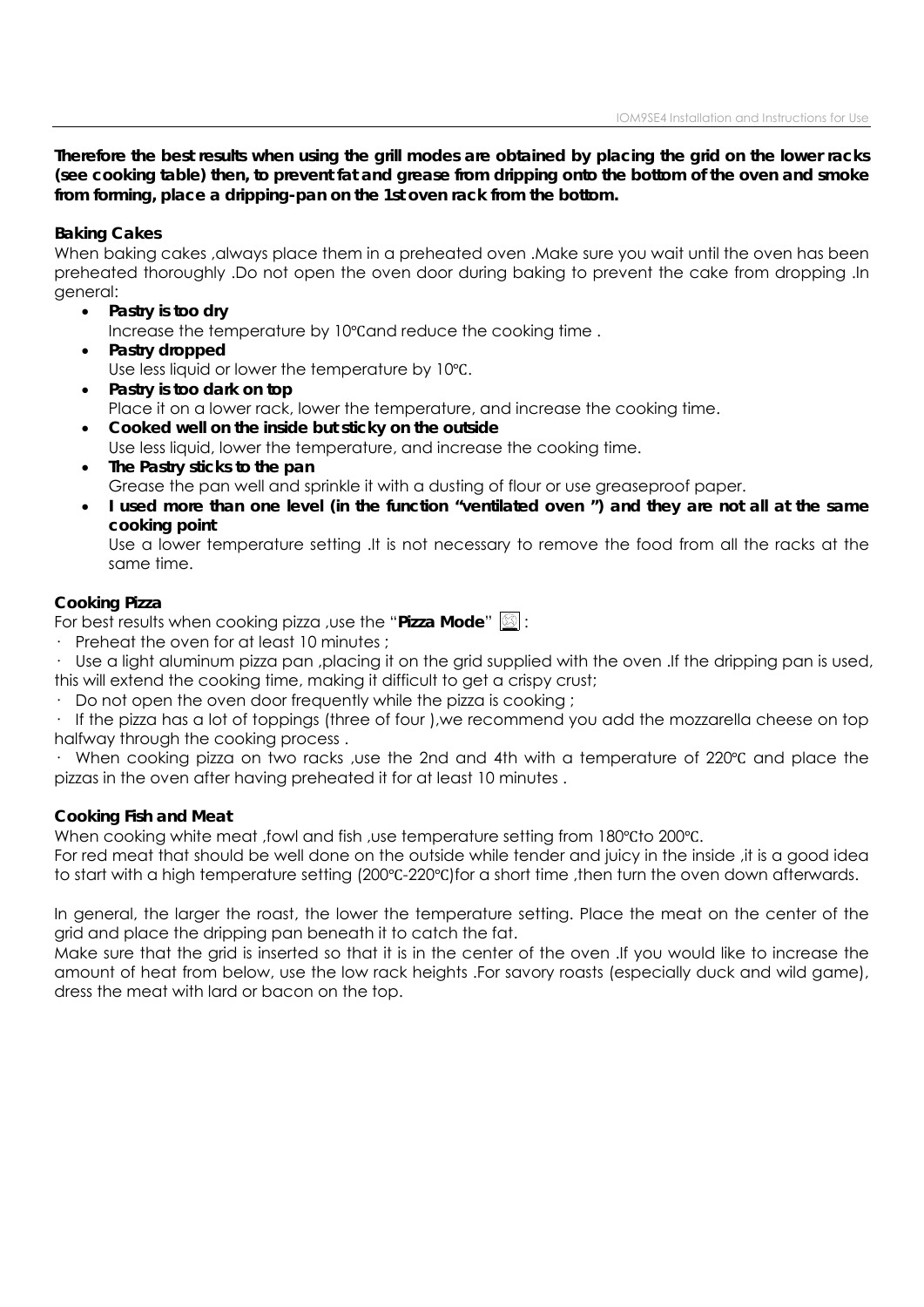| Selector<br>knob | Food to be cooked                   | Weight   | Cooking rack   | Preheating      | Thermostat     | Cooking                |
|------------------|-------------------------------------|----------|----------------|-----------------|----------------|------------------------|
| setting          |                                     | (in kg)  | position from  | time            | knob           | time                   |
| 1 Convection     | <b>Duck</b>                         |          | bottom<br>3    | (Minutes)<br>15 | setting<br>200 | (Minutes)<br>65-75     |
|                  | Roast veal or beef                  |          | 3              | 15              | 200            | 70-75                  |
|                  | Pork roast                          |          | 3              | 15              | 200            | 70-80                  |
|                  | Biscuits (short pastry)             |          | 3              | 15              | 180            | $15 - 20$              |
|                  | Tarts                               |          | 3              | 15              | 180            | $30 - 35$              |
| 2Multi-Cooking   | Pizza (on 2 racks)                  |          | $2 - 4$        | 15              | 220            | $15 - 20$              |
|                  | Lasagna                             |          | $\mathsf 3$    | 10              | 200            | 30-35                  |
| $\circledR$      | Lamb                                |          | $\overline{2}$ | 10              | 180            | 50-60                  |
|                  | Roast chicken +potatoes             |          | $2 - 4$        | 10              | 180            | 60-75                  |
|                  | Mackerel                            |          | $\mathbf 2$    | 10              | 180            | $30 - 35$              |
|                  | Plum-cake                           |          | $\overline{2}$ | 10              | 170            | 40-50                  |
|                  | Cream puffs (on 2 racks)            | 0.5      | $2 - 4$        | 10              | 190            | $20 - 25$              |
|                  | Biscuits (on 2 racks)               | 0.5      | $2 - 4$        | 10              | 180            | $10 - 15$              |
|                  | Sponge cake (on 1 rack)             | 0.5      | 2              | 10              | 170            | $15 - 20$              |
|                  | Sponge cake (on 2 racks)            | 1.0      | $2 - 4$        | 10              | 170            | $20 - 25$              |
|                  | Savory pies                         | 1.5      | $\mathfrak 3$  | 15              | 200            | 25-30                  |
| 3 Top Oven       | Browning food to perfect<br>Cooking |          | 3/4            | 15              | 220            |                        |
| 4 Defrosting     | All frozen food                     |          |                |                 |                |                        |
| $\mathbb{Z}$     |                                     |          |                |                 |                |                        |
| 5 Grill          | Soles and cuttlefish                |          | 4              | $\sqrt{5}$      | Max            | $8 - 10$               |
|                  | Squid and prawn kebabs              |          | 4              | 5               | Max            | $6 - 8$                |
|                  | Cod filet                           |          | 4              | 5               | Max            | 10                     |
|                  | Grilled vegetables                  |          | 3/4            | 5               | Max            | $10 - 15$              |
|                  | Veal steak                          |          | 4              | 5               | Max            | $15 - 20$              |
|                  | Cutlets                             |          | 4              | 5<br>5          | Max<br>Max     | $15 - 20$<br>$7 - 10$  |
|                  | Hamburgers<br>Mackerels             |          | 4<br>4         | 5               | Max            | $15 - 20$              |
|                  | <b>Toasted sandwiches</b>           |          | 4              | 5               | Max            | $2 - 3$                |
|                  | With<br>rotisserie<br>(where        |          |                |                 |                |                        |
|                  | prevent)                            | 1.0      |                | 5               | Max            | 80-90                  |
|                  | Veal on the spit                    | 1.5      |                | 5               | Max            | 70-80                  |
|                  | Chicken on the spit                 | 1.0      |                | 5               | Max            | 70-80                  |
|                  | Lamb on the spit                    |          |                |                 |                |                        |
| 6 Fan Assisted   | Grilled chicken                     | 1.5      | 3              | 5               | 200            | 55-60                  |
| Grill            | Cuttlefish                          | 1.5      | 3              | 5               | 200            | $30 - 35$              |
| $\boxtimes$      | With rotisserie (where              |          |                |                 |                |                        |
|                  | prevent)                            | 1.5      |                | $\sqrt{5}$      | 200            | 70-80                  |
|                  | Veal on the spit                    | 2.0      |                | $\sqrt{5}$      | 200            | 70-80                  |
|                  | Chicken on the spit                 | 1.5      |                | $\sqrt{5}$      | 200            | 70-75                  |
|                  | Chicken (on the                     |          | $\overline{2}$ | 5               | 200            | 70-75                  |
|                  | spit)+potatoes (roasted)            | 1.5      |                | 5               | 200            | 70-80                  |
|                  | Lamb on the spit                    |          |                |                 |                |                        |
| 7 Baking         | Tarts<br>Fruit cakes                | 0.5      | 3              | 15<br>15        | 180<br>180     | $20 - 30$<br>$40 - 45$ |
| Ø                | Fruitcake                           | 1<br>0.7 | 2/3<br>3       | 15              | 180            | 40-50                  |
|                  | Sponge cake                         | 0.5      | $\mathfrak{S}$ | 15              | 160            | 25-30                  |
|                  | Stuffed pancakes) on 2 racks)       | 1.2      | $2 - 4$        | 15              | 200            | $30 - 35$              |
|                  | Small cakes (0n 2 rakes)            | 0.6      | $2 - 4$        | 15              | 190            | $20 - 25$              |
|                  | Cheese puffs (on2 cakes)            | 0.4      | $2 - 4$        | 15              | 210            | $15 - 20$              |
|                  | Cream puffs (on 3 cakes)            | 0.7      | $1 - 3 - 5$    | 15              | 180            | $20 - 25$              |
|                  | Biscuits (On 3 racks)               | 0.7      | $1 - 3 - 5$    | 15              | 180            | $20 - 25$              |
|                  | Meringues (0n 3 racks)              | 0.5      | $1 - 3 - 5$    | 15              | 90             | 180                    |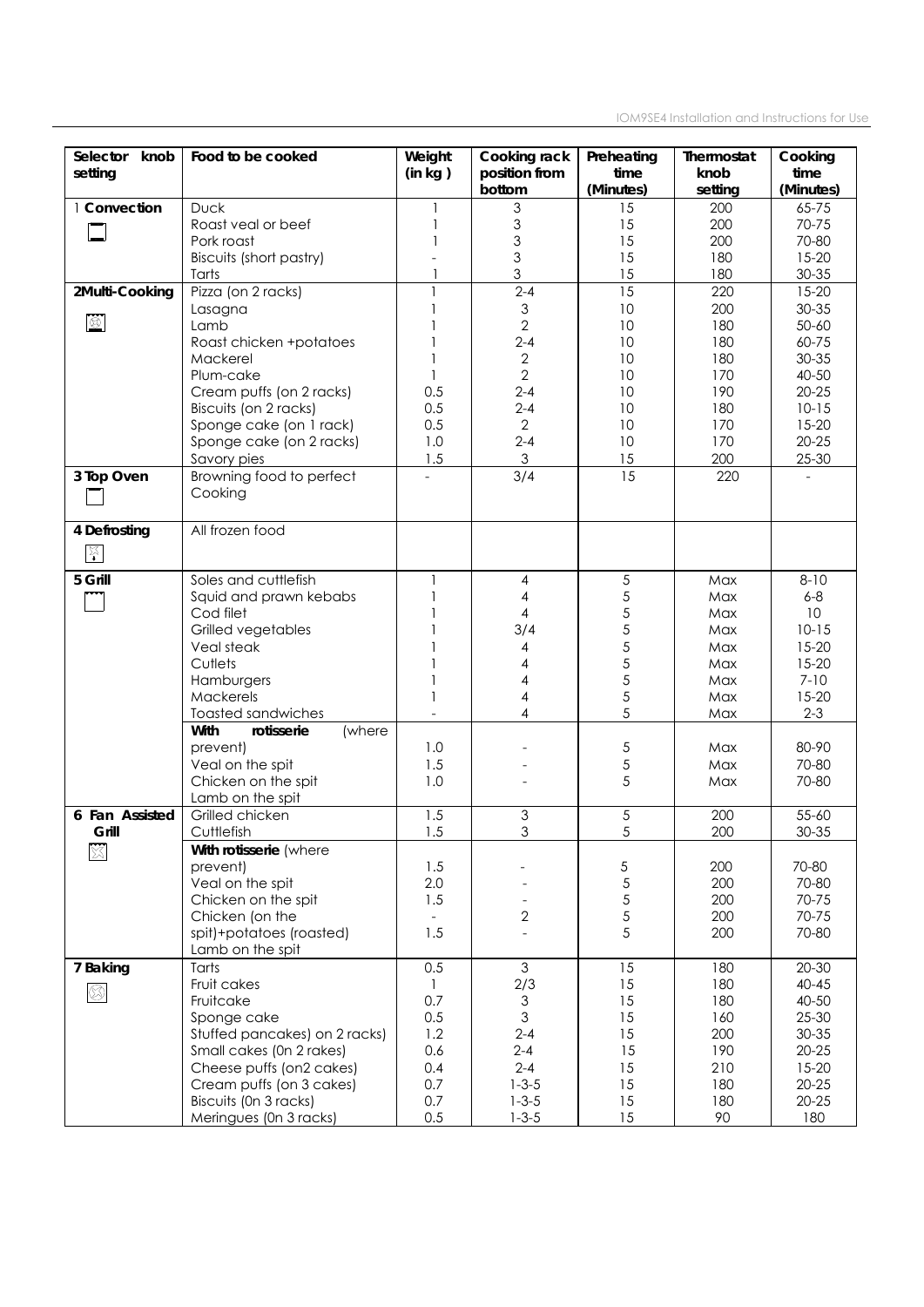| 8 Fast cooking          | Frozen food               |     |                |    |     |           |
|-------------------------|---------------------------|-----|----------------|----|-----|-----------|
| $\overline{\mathbb{Z}}$ | Pizza                     | 0.3 | $\overline{2}$ |    | 250 | $12 \,$   |
|                         | Courgette and prawn pie   | 0.4 | 2              |    | 200 | 20        |
|                         | Country style spinach pie | 0.5 |                |    | 220 | $30 - 35$ |
|                         | <b>Turnovers</b>          | 0.3 | 2              |    | 200 | 25        |
|                         | Lasagne                   | 0.5 | $\overline{2}$ |    | 200 | 35        |
|                         | Golden Rolls              | 0.4 | $\overline{2}$ |    | 180 | $25 - 30$ |
|                         | Chicken morseis           | 0.4 | $\overline{2}$ |    | 220 | $15 - 20$ |
|                         | Pre-cooked food           |     |                |    |     |           |
|                         | Golden chicken wings      | 0.4 | $\mathcal{P}$  |    | 200 | $20 - 25$ |
|                         | <b>Fresh Food</b>         |     |                |    |     |           |
|                         | Biscuits (short pastry)   | 0.3 | 2              |    | 200 | $15 - 18$ |
|                         | Fruitcake                 | 0.6 |                |    | 180 | 45        |
|                         | Cheese puffs              | 0.2 | 2              |    | 210 | $10 - 12$ |
| 9 Pizza                 | Pizza                     | 0.5 | 3              | 15 | 220 | $15 - 20$ |
|                         | Roast yeal or beef        |     | 2              | 10 | 220 | 25-30     |
| $ \mathbb{Q} $          | Chicken                   |     | 2/3            | 10 | 180 | 60-70     |

**NB:** cooking times are approximate and may vary according to personal taste .When cooking using the grill or fan assisted grill, the dripping pan must always be placed on the 1st oven rack from the bottom.

#### **Installation**

**Only a qualified person in compliance with the instructions provided must install the appliance.** Appliance are fully assembled as in normal operation without any parts removed .The manufacturer declines all responsibility for improper installation, which may harm persons and animals and damage property. **Important:** - The power supply to the appliance must be cut off before any adjustments or maintenance

work is done on it;

- Air duct is supposed to use in Ventilation.

#### **Installation of Built-in Ovens**

In order to ensure that the built-in appliance functions properly, the cabinet containing it must be appropriate .The figure below gives the dimensions of the cut-out for installation under the counter .

In order to ensure adequate ventilation, the back panel of the cabinet unit must be removed.

The oven must have a 40mm clearance between the oven and the rear timber panel.

The panels of the adjacent cabinets must be made of heat-resistant material .In particular ,cabinets with a veneer exterior must be assembled with glues which can withstand temperatures of up to 100°C.

In compliance with current safety standards, contact with the electrical parts of the oven must not be possible once it has been installed.

The oven must be secured by 4 screws to the cabinet.

#### **Oven and Cabinet Dimensions**

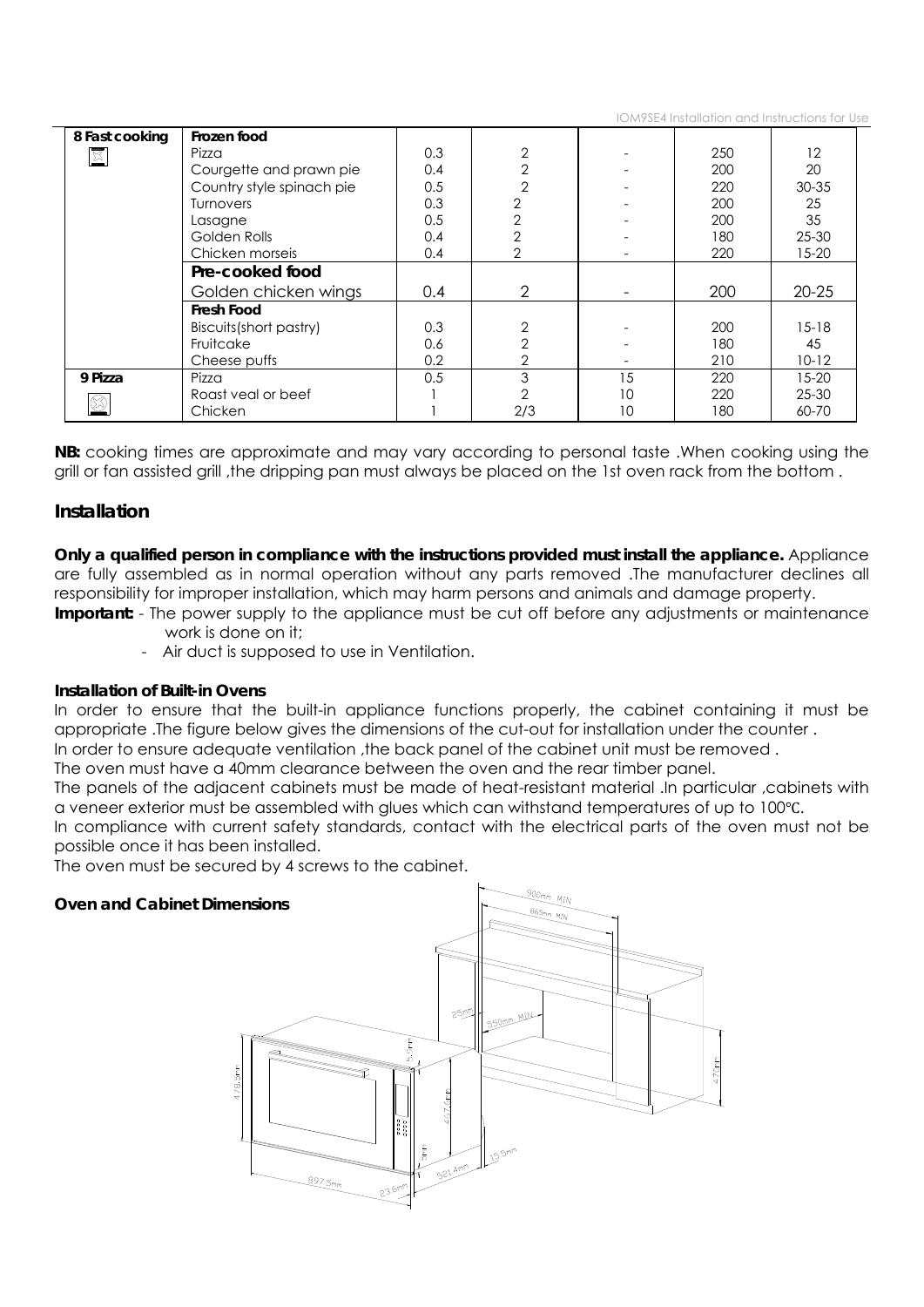#### **Electrical Connection**

Those ovens equipped with a three-pole power supply cable are designed to operate with an alternating current .The wire for earthling the appliance is yellow-green in color.

#### **Fitting on a Power Supply Cable**

Opening the terminal board:

·Using a screwdriver, prize the bolt on the side tabs of the terminal board cover ;

·Unscrew the bolt, pull open the cover of the terminal board . To install the cable, proceed as follows:

 $\cdot$  Remove the wire clamp screw and the three contact screws  $\pm$  **L-N** 

·Fasten the wires beneath the screw heads using the following color scheme :**Blue (N) Brown (L) Yellow-Green**

·Fasten the supply cable in place with the clamp and close the cover of the terminal board .

#### **Connecting the supply cable to the mains**

Install a standardized plug corresponding to the load indicated on the data plate. When connecting the cable directly to the mains, install an omni polar circuit breaker with a minimum contact opening of 3 mm between the appliance and the mains .The omni polar circuit breaker should be sized according to the load and should comply with current regulations (the earth wire should not be interrupted by the circuit breaker).

The supply cable should be positioned so that it does not reach a temperature of more than 50°Cwith respect to the room temperature ,anywhere along its length, or protected by insulation sleeping having an appropriate rating.

#### Before making the connection, check that:

The electrical safety of this appliance can only be guaranteed if the cooker is correctly and efficiently earthed ,in compliance with regulations on electrical safety. Always ensure that the earthling is efficient; if you have any doubts call in a qualified technician to check the system .The manufacturer declines all responsibility for damage resulting from a system which has not been earthed.

Before plugging the appliance into the mains ,check that the specifications indicated on the date plate (on the appliance and /or packaging )correspond to those of the electrical mains system of your home .

Check that the electrical capacity of the system and sockets will support the maximum power of the appliance ,as indicated on the data plate .If you have any doubts, call in a qualified technician.

· If the socket and appliance plug are not compatible ,have the socket replaced with a suitable model by a qualified technician . The latter, in particular, will also have to ensure that the cross section of the socket cables are suitable for the power absorbed by the appliance. The use of adapters, multiple sockets and /or extensions, is not recommended. If their use cannot be avoided, remember to use only single or multiple adapters and extensions which comply with current safety regulations .In these cases, never exceed the maximum current capacity indicated on the single adapter or extension and the maximum power indicated on the multiple adapter .**The plug and socket must be easily accessible.**